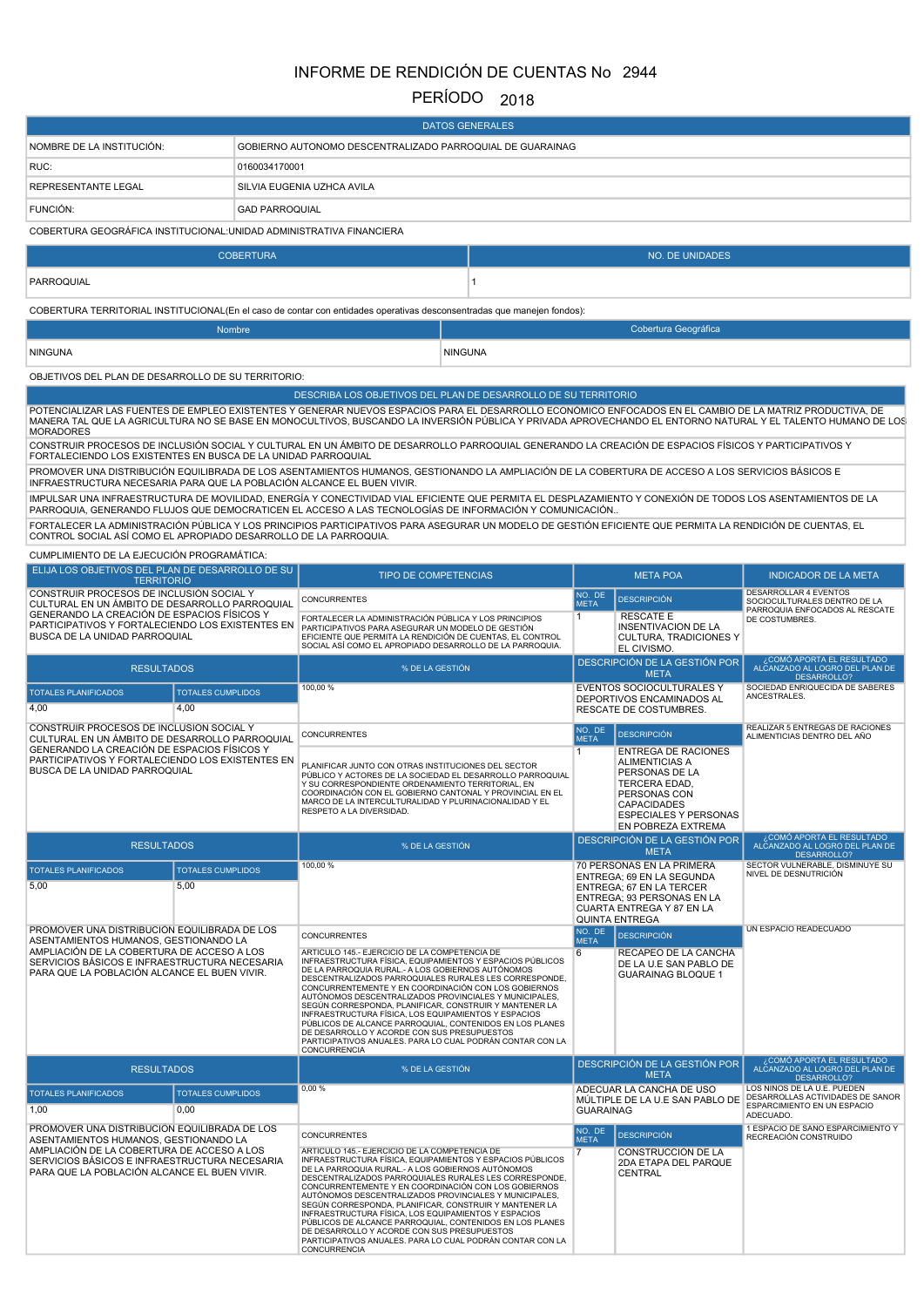| <b>RESULTADOS</b>                                                                                                                                                                                                                                                                                                                                 |                                  | % DE LA GESTIÓN                                                                                                                                                                                                                                                                                                                                                                                                                                                                                                                                                                                                                                                                                                                                                                                                                                                                                                                                                                                                                                                                                                           |                                         | DESCRIPCIÓN DE LA GESTIÓN POR<br><b>META</b>                                                                                                           | ¿COMÓ APORTA EL RESULTADO<br><u>ALČANZADO AL LOGRO DEL PLAN DE</u><br>DESARROLLO?                               |
|---------------------------------------------------------------------------------------------------------------------------------------------------------------------------------------------------------------------------------------------------------------------------------------------------------------------------------------------------|----------------------------------|---------------------------------------------------------------------------------------------------------------------------------------------------------------------------------------------------------------------------------------------------------------------------------------------------------------------------------------------------------------------------------------------------------------------------------------------------------------------------------------------------------------------------------------------------------------------------------------------------------------------------------------------------------------------------------------------------------------------------------------------------------------------------------------------------------------------------------------------------------------------------------------------------------------------------------------------------------------------------------------------------------------------------------------------------------------------------------------------------------------------------|-----------------------------------------|--------------------------------------------------------------------------------------------------------------------------------------------------------|-----------------------------------------------------------------------------------------------------------------|
| <b>TOTALES PLANIFICADOS</b><br>1,00                                                                                                                                                                                                                                                                                                               | <b>TOTALES CUMPLIDOS</b><br>0,00 | 0,00%                                                                                                                                                                                                                                                                                                                                                                                                                                                                                                                                                                                                                                                                                                                                                                                                                                                                                                                                                                                                                                                                                                                     | <b>RECREACIÓN</b>                       | <b>CONTAR CON UN ESPACIO</b><br>ADECUADO PARA ACTIVIDADES DE                                                                                           | NO SE PUDO EJECUTAR LA OBRA POR<br>RETRASO EN EL TRAMITE DE<br>FINANCIAMIENTO EN EL BANCO DE<br>DESARROLLO.     |
| PROMOVER UNA DISTRIBUCIÓN EQUILIBRADA DE LOS<br>ASENTAMIENTOS HUMANOS, GESTIONANDO LA<br>AMPLIACIÓN DE LA COBERTURA DE ACCESO A LOS<br>SERVICIOS BÁSICOS E INFRAESTRUCTURA NECESARIA<br>PARA QUE LA POBLACIÓN ALCANCE EL BUEN VIVIR.                                                                                                              |                                  | <b>CONCURRENTES</b><br>ARTICULO 145.- EJERCICIO DE LA COMPETENCIA DE<br>INFRAESTRUCTURA FÍSICA, EQUIPAMIENTOS Y ESPACIOS PÚBLICOS<br>DE LA PARROQUIA RURAL.- A LOS GOBIERNOS AUTÓNOMOS<br>DESCENTRALIZADOS PARROQUIALES RURALES LES CORRESPONDE,<br>CONCURRENTEMENTE Y EN COORDINACIÓN CON LOS GOBIERNOS<br>AUTÓNOMOS DESCENTRALIZADOS PROVINCIALES Y MUNICIPALES,<br>SEGÚN CORRESPONDA, PLANIFICAR, CONSTRUIR Y MANTENER LA<br>INFRAESTRUCTURA FÍSICA, LOS EQUIPAMIENTOS Y ESPACIOS<br>PÚBLICOS DE ALCANCE PARROQUIAL, CONTENIDOS EN LOS PLANES<br>DE DESARROLLO Y ACORDE CON SUS PRESUPUESTOS<br>PARTICIPATIVOS ANUALES. PARA LO CUAL PODRÁN CONTAR CON LA<br><b>CONCURRENCIA</b>                                                                                                                                                                                                                                                                                                                                                                                                                                       | NO. DE<br><b>META</b><br>11             | <b>DESCRIPCIÓN</b><br>CONSTRUCCIÓN DE UN<br>MURO DE HORMIGÓN<br>ARMADO EN LA CANCHA<br><b>DE UCUMARINA</b>                                             | 1 MURO CONSTRUIDO                                                                                               |
| <b>RESULTADOS</b>                                                                                                                                                                                                                                                                                                                                 |                                  | % DE LA GESTIÓN                                                                                                                                                                                                                                                                                                                                                                                                                                                                                                                                                                                                                                                                                                                                                                                                                                                                                                                                                                                                                                                                                                           |                                         | DESCRIPCIÓN DE LA GESTIÓN POR<br><b>META</b>                                                                                                           | ¿COMÓ APORTA EL RESULTADO<br>ALCANZADO AL LOGRO DEL PLAN DE<br>DESARROLLO?                                      |
| <b>TOTALES PLANIFICADOS</b><br>1,00                                                                                                                                                                                                                                                                                                               | <b>TOTALES CUMPLIDOS</b><br>0,00 | 0,00%                                                                                                                                                                                                                                                                                                                                                                                                                                                                                                                                                                                                                                                                                                                                                                                                                                                                                                                                                                                                                                                                                                                     |                                         | CONSTRUIR UN MURO DE<br>CONTENCIÓN PARA LA CANCHA<br><b>CUBIERTA DE UCUMARINA</b>                                                                      | RESGAUARDAR LA SEGURIDAD DE LOS<br>USUARIOS DEL EQUIMIENTO (CANCHA<br><b>CUBIERTA)</b>                          |
| PROMOVER UNA DISTRIBUCIÓN EQUILIBRADA DE LOS<br>ASENTAMIENTOS HUMANOS, GESTIONANDO LA<br>AMPLIACIÓN DE LA COBERTURA DE ACCESO A LOS<br>SERVICIOS BÁSICOS E INFRAESTRUCTURA NECESARIA<br>PARA QUE LA POBLACIÓN ALCANCE EL BUEN VIVIR.                                                                                                              |                                  | CONCURRENTES<br>ARTICULO 145.- EJERCICIO DE LA COMPETENCIA DE<br>INFRAESTRUCTURA FÍSICA, EQUIPAMIENTOS Y ESPACIOS PÚBLICOS<br>DE LA PARROQUIA RURAL.- A LOS GOBIERNOS AUTÓNOMOS<br>DESCENTRALIZADOS PARROQUIALES RURALES LES CORRESPONDE,<br>CONCURRENTEMENTE Y EN COORDINACIÓN CON LOS GOBIERNOS<br>AUTÓNOMOS DESCENTRALIZADOS PROVINCIALES Y MUNICIPALES,<br>SEGÚN CORRESPONDA, PLANIFICAR, CONSTRUIR Y MANTENER LA<br>INFRAESTRUCTURA FÍSICA, LOS EQUIPAMIENTOS Y ESPACIOS<br>PÚBLICOS DE ALCANCE PARROQUIAL, CONTENIDOS EN LOS PLANES<br>DE DESARROLLO Y ACORDE CON SUS PRESUPUESTOS<br>PARTICIPATIVOS ANUALES. PARA LO CUAL PODRÁN CONTAR CON LA<br>CONCURRENCIA                                                                                                                                                                                                                                                                                                                                                                                                                                                     | NO. DE<br><b>META</b><br>12             | <b>DESCRIPCIÓN</b><br>MANTENIMIENTO DE<br><b>ESPACIOS PUBLICOS DE</b><br>LA PARROQUIA<br><b>GUARAINAG</b>                                              | 100% DE ESPACIOS PUBLICOS<br>MANTENIDOS DENTRO DE LA<br>PARROQUIA                                               |
| <b>RESULTADOS</b>                                                                                                                                                                                                                                                                                                                                 |                                  | % DE LA GESTIÓN                                                                                                                                                                                                                                                                                                                                                                                                                                                                                                                                                                                                                                                                                                                                                                                                                                                                                                                                                                                                                                                                                                           |                                         | DESCRIPCIÓN DE LA GESTIÓN POR<br><b>META</b>                                                                                                           | ¿COMÓ APORTA EL RESULTADO<br>ALCANZADO AL LOGRO DEL PLAN DE<br>DESARROLLO?                                      |
| <b>TOTALES PLANIFICADOS</b><br>1,00                                                                                                                                                                                                                                                                                                               | <b>TOTALES CUMPLIDOS</b><br>1,00 | 100,00 %                                                                                                                                                                                                                                                                                                                                                                                                                                                                                                                                                                                                                                                                                                                                                                                                                                                                                                                                                                                                                                                                                                                  |                                         | <b>ESPACIOS PÚBLICOS EN</b><br>ADECUADAS CONDICIONES ESTAN<br>AL SERVICIO DE LA COLECTIVIDAD                                                           | CON EL MANTENIMIENTO DE LOS<br>ESPACIOS PUBLICOS SE CONTRIBUYE<br>AL HORNATO Y BUENA IMAGEN DE LA<br>PARROQUIA. |
| PROMOVER UNA DISTRIBUCIÓN EQUILIBRADA DE LOS<br>ASENTAMIENTOS HUMANOS, GESTIONANDO LA<br>AMPLIACIÓN DE LA COBERTURA DE ACCESO A LOS<br>SERVICIOS BÁSICOS E INFRAESTRUCTURA NECESARIA<br>PARA QUE LA POBLACIÓN ALCANCE EL BUEN VIVIR.                                                                                                              |                                  | <b>CONCURRENTES</b><br>ARTICULO 145.- EJERCICIO DE LA COMPETENCIA DE<br>INFRAESTRUCTURA FÍSICA, EQUIPAMIENTOS Y ESPACIOS PÚBLICOS<br>DE LA PARROQUIA RURAL.- A LOS GOBIERNOS AUTÓNOMOS<br>DESCENTRALIZADOS PARROQUIALES RURALES LES CORRESPONDE,<br>CONCURRENTEMENTE Y EN COORDINACIÓN CON LOS GOBIERNOS<br>AUTÓNOMOS DESCENTRALIZADOS PROVINCIALES Y MUNICIPALES,<br>SEGÚN CORRESPONDA, PLANIFICAR, CONSTRUIR Y MANTENER LA<br>INFRAESTRUCTURA FÍSICA, LOS EQUIPAMIENTOS Y ESPACIOS<br>PÚBLICOS DE ALCANCE PARROQUIAL, CONTENIDOS EN LOS PLANES<br>DE DESARROLLO Y ACORDE CON SUS PRESUPUESTOS<br>PARTICIPATIVOS ANUALES. PARA LO CUAL PODRÁN CONTAR CON LA<br><b>CONCURRENCIA</b>                                                                                                                                                                                                                                                                                                                                                                                                                                       | NO. DE<br><b>META</b><br>5              | <b>DESCRIPCIÓN</b><br>CONSTRUCCIÓN DEL<br>MERCADO CENTRAL DE<br>LA PARROQUIA<br><b>GUARAINAG.</b>                                                      | LA PARROQUIA GUARAINAG CUENTA<br>CON UN MERCADO CENTRAL                                                         |
| <b>RESULTADOS</b>                                                                                                                                                                                                                                                                                                                                 |                                  | % DE LA GESTIÓN                                                                                                                                                                                                                                                                                                                                                                                                                                                                                                                                                                                                                                                                                                                                                                                                                                                                                                                                                                                                                                                                                                           |                                         | DESCRIPCIÓN DE LA GESTIÓN POR<br><b>META</b>                                                                                                           | ¿COMÓ APORTA EL RESULTADO<br>ALCANZADO AL LOGRO DEL PLAN DE<br>DESARROLLO?                                      |
| <b>TOTALES PLANIFICADOS</b><br>1,00                                                                                                                                                                                                                                                                                                               | <b>TOTALES CUMPLIDOS</b><br>1,00 | 100,00 %                                                                                                                                                                                                                                                                                                                                                                                                                                                                                                                                                                                                                                                                                                                                                                                                                                                                                                                                                                                                                                                                                                                  |                                         | 1 MERCADO CENTRAL EN<br><b>FUNCIONAMIENTO</b>                                                                                                          | PRODUCTORES CUENTAN CON UN<br>ESPACIO ADECUADO PARA<br>COMERCIALIZAR SUS PRODUCTOS.                             |
| CONSTRUIR PROCESOS DE INCLUSIÓN SOCIAL Y<br>CULTURAL EN UN ÁMBITO DE DESARROLLO PARROQUIAL<br>GENERANDO LA CREACIÓN DE ESPACIOS FÍSICOS Y<br>PARTICIPATIVOS Y FORTALECIENDO LOS EXISTENTES EN<br>BUSCA DE LA UNIDAD PARROQUIAL                                                                                                                    |                                  | CONCURRENTES<br>PLANIFICAR JUNTO CON OTRAS INSTITUCIONES DEL SECTOR<br>PÚBLICO Y ACTORES DE LA SOCIEDAD EL DESARROLLO PARROQUIAL<br>Y SU CORRESPONDIENTE ORDENAMIENTO TERRITORIAL, EN<br>COORDINACIÓN CON EL GOBIERNO CANTONAL Y PROVINCIAL EN EL<br>MARCO DE LA INTERCULTURALIDAD Y PLURINACIONALIDAD Y EL<br>RESPETO A LA DIVERSIDAD.                                                                                                                                                                                                                                                                                                                                                                                                                                                                                                                                                                                                                                                                                                                                                                                   | NO. DE<br><b>META</b><br>3              | <b>DESCRIPCIÓN</b><br><b>DESARROLLAR LA</b><br>COLONIA VACACIONAL<br>PARA NIÑAS NIÑOS Y<br>ADOLESCENTES.                                               | 80% DE NIÑOS Y JOVENES DE LA<br>PARROQUIA PARTICIPAN DE<br>ACTIVIDADES LUDICAS Y RECREATIVAS                    |
| <b>RESULTADOS</b>                                                                                                                                                                                                                                                                                                                                 |                                  | % DE LA GESTIÓN                                                                                                                                                                                                                                                                                                                                                                                                                                                                                                                                                                                                                                                                                                                                                                                                                                                                                                                                                                                                                                                                                                           |                                         | DESCRIPCIÓN DE LA GESTIÓN POR<br><b>META</b>                                                                                                           | ¿COMÓ APORTA EL RESULTADO<br>ALCANZADO AL LOGRO DEL PLAN DE<br>DESARROLLO?                                      |
| <b>TOTALES PLANIFICADOS</b><br>1,00                                                                                                                                                                                                                                                                                                               | <b>TOTALES CUMPLIDOS</b><br>1,00 | 100,00 %                                                                                                                                                                                                                                                                                                                                                                                                                                                                                                                                                                                                                                                                                                                                                                                                                                                                                                                                                                                                                                                                                                                  |                                         | EL 80% DE NIÑOS Y JÓVENES DE LA<br>PARROQUIA PARTICIPAN DE<br>ACTIVIDADES LÚDICAS Y<br>RECREATIVAS CONTRIBUYENDO A<br><b>DESARROLLAR SUS DESTREZAS</b> | SECTOR VULNERABLE (NINOS, NINAS Y<br>ADOLESCENTES), DESARROLLAN A<br>PLENITUD SUS DESTREZAS.                    |
| POTENCIALIZAR LAS FUENTES DE EMPLEO EXISTENTES<br>Y GENERAR NUEVOS ESPACIOS PARA EL DESARROLLO<br>ECONÓMICO ENFOCADOS EN EL CAMBIO DE LA MATRIZ<br>PRODUCTIVA. DE MANERA TAL QUE LA AGRICULTURA NO<br>SE BASE EN MONOCULTIVOS, BUSCANDO LA INVERSIÓN<br>PÚBLICA Y PRIVADA APROVECHANDO EL ENTORNO<br>NATURAL Y EL TALENTO HUMANO DE LOS MORADORES |                                  | <b>CONCURRENTES</b><br>EJERCICIO DE LA COMPETENCIA DE FOMENTO DE LAS ACTIVIDADES<br>PRODUCTIVAS Y AGROPECUARIAS.- A LOS GOBIERNOS AUTÓNOMOS<br>DESCENTRALIZADOS REGIONALES, PROVINCIALES Y PARROQUIALES<br>RURALES LES CORRESPONDE DE MANERA CONCURRENTE LA<br>DEFINICIÓN DE ESTRATEGIAS PARTICIPATIVAS DE APOYO A LA<br>PRODUCCIÓN; EL FORTALECIMIENTO DE LAS CADENAS PRODUCTIVAS<br>CON UN ENFOQUE DE EQUIDAD; LA GENERACIÓN Y<br>DEMOCRATIZACIÓN DE LOS SERVICIOS TÉCNICOS Y FINANCIEROS A<br>LA PRODUCCIÓN; LA TRANSFERENCIA DE TECNOLOGÍA, DESARROLLO<br>DEL CONOCIMIENTO Y PRESERVACIÓN DE LOS SABERES<br>ANCESTRALES ORIENTADOS A LA PRODUCCIÓN; LA AGREGACIÓN DE<br>VALOR PARA LO CUAL SE PROMOVERÁ LA INVESTIGACIÓN CIENTÍFICA<br>Y TECNOLÓGICA; LA CONSTRUCCIÓN DE INFRAESTRUCTURA DE<br>APOYO A LA PRODUCCIÓN; EL IMPULSO DE ORGANIZACIONES<br>ECONÓMICAS DE LOS PRODUCTORES E IMPULSO DE<br>EMPRENDIMIENTOS ECONÓMICOS Y EMPRESAS COMUNITARIAS; LA<br>GENERACIÓN DE REDES DE COMERCIALIZACIÓN; Y, LA<br>PARTICIPACIÓN CIUDADANA EN EL CONTROL DE LA EJECUCIÓN Y<br>RESULTADOS DE LAS ESTRATEGIAS PRODUCTIVAS. | NO. DE<br><b>META</b><br>$\overline{4}$ | <b>DESCRIPCIÓN</b><br>APOYO AL FOMENTO<br>AGROPRODUCTIVO Y<br><b>ECONÓMICO</b>                                                                         | 3 PROGRAMAS EJECUTADOS EN<br>BENEFICIOS DE LA POBLACIÓN<br>AGRÍCOLA Y GANADERA.<br>¿COMÓ APORTA EL RESULTADO    |
| <b>RESULTADOS</b>                                                                                                                                                                                                                                                                                                                                 |                                  | % DE LA GESTIÓN                                                                                                                                                                                                                                                                                                                                                                                                                                                                                                                                                                                                                                                                                                                                                                                                                                                                                                                                                                                                                                                                                                           |                                         | DESCRIPCIÓN DE LA GESTIÓN POR<br><b>META</b>                                                                                                           | ALCANZADO AL LOGRO DEL PLAN DE<br>DESARROLLO?                                                                   |
| <b>TOTALES PLANIFICADOS</b><br>3,00                                                                                                                                                                                                                                                                                                               | <b>TOTALES CUMPLIDOS</b><br>3,00 | 100,00 %                                                                                                                                                                                                                                                                                                                                                                                                                                                                                                                                                                                                                                                                                                                                                                                                                                                                                                                                                                                                                                                                                                                  | <b>EJECUTADOS</b>                       | 80% DE LA POBLACIÓN SE<br>BENEFICIA DE LOS PROGRAMAS                                                                                                   | AGRICULTORES Y GANADEROS<br>MEJORAN SU CALIDAD DE VIDA<br>MEDIANTE EL INCREMENTO DE SU<br>PRODUCCIÓN.           |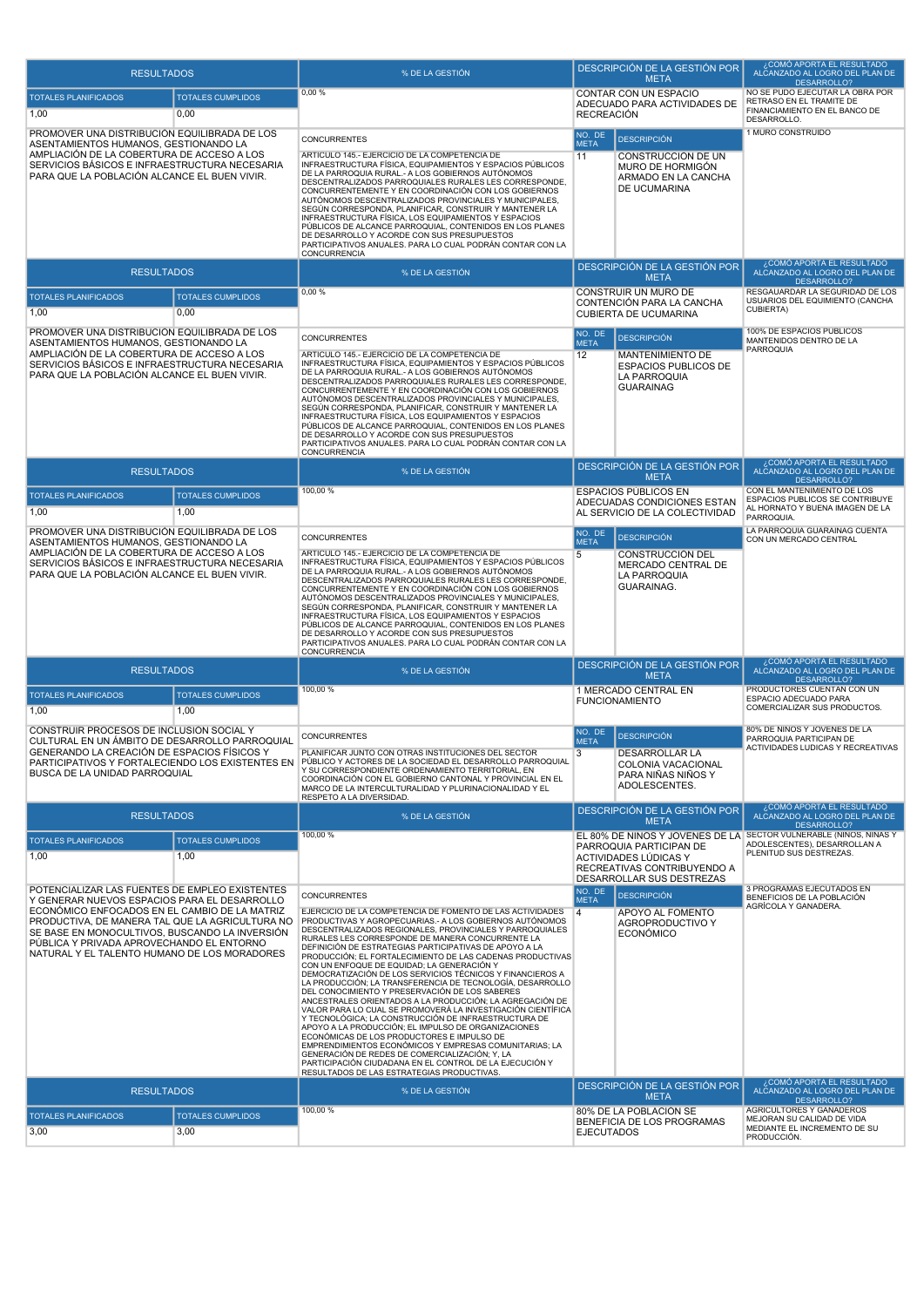| PROMOVER UNA DISTRIBUCIÓN EQUILIBRADA DE LOS<br>ASENTAMIENTOS HUMANOS, GESTIONANDO LA<br>AMPLIACIÓN DE LA COBERTURA DE ACCESO A LOS<br>SERVICIOS BÁSICOS E INFRAESTRUCTURA NECESARIA<br>PARA QUE LA POBLACIÓN ALCANCE EL BUEN VIVIR.<br><b>RESULTADOS</b><br><b>TOTALES PLANIFICADOS</b><br>2,00<br>PROMOVER UNA DISTRIBUCIÓN EQUILIBRADA DE LOS<br>ASENTAMIENTOS HUMANOS, GESTIONANDO LA<br>AMPLIACIÓN DE LA COBERTURA DE ACCESO A LOS<br>SERVICIOS BÁSICOS E INFRAESTRUCTURA NECESARIA<br>PARA QUE LA POBLACIÓN ALCANCE EL BUEN VIVIR. | <b>TOTALES CUMPLIDOS</b><br>2,00  | <b>CONCURRENTES</b><br>ARTÍCULO 145.- EJERCICIO DE LA COMPETENCIA DE<br>INFRAESTRUCTURA FÍSICA, EQUIPAMIENTOS Y ESPACIOS PÚBLICOS<br>DE LA PARROQUIA RURAL.- A LOS GOBIERNOS AUTÓNOMOS<br>DESCENTRALIZADOS PARROQUIALES RURALES LES CORRESPONDE,<br>CONCURRENTEMENTE Y EN COORDINACIÓN CON LOS GOBIERNOS<br>AUTÓNOMOS DESCENTRALIZADOS PROVINCIALES Y MUNICIPALES,<br>SEGÚN CORRESPONDA, PLANIFICAR, CONSTRUIR Y MANTENER LA<br>INFRAESTRUCTURA FÍSICA, LOS EQUIPAMIENTOS Y ESPACIOS<br>PÚBLICOS DE ALCANCE PARROQUIAL, CONTENIDOS EN LOS PLANES<br>DE DESARROLLO Y ACORDE CON SUS PRESUPUESTOS<br>PARTICIPATIVOS ANUALES. PARA LO CUAL PODRÁN CONTAR CON LA<br>CONCURRENCIA<br>% DE LA GESTIÓN<br>100,00 %<br><b>CONCURRENTES</b><br>ARTÍCULO 145.- EJERCICIO DE LA COMPETENCIA DE<br>INFRAESTRUCTURA FÍSICA, EQUIPAMIENTOS Y ESPACIOS PÚBLICOS<br>DE LA PARROQUIA RURAL.- A LOS GOBIERNOS AUTÓNOMOS<br>DESCENTRALIZADOS PARROQUIALES RURALES LES CORRESPONDE,<br>CONCURRENTEMENTE Y EN COORDINACIÓN CON LOS GOBIERNOS<br>AUTÓNOMOS DESCENTRALIZADOS PROVINCIALES Y MUNICIPALES,<br>SEGÚN CORRESPONDA, PLANIFICAR, CONSTRUIR Y MANTENER LA<br>INFRAESTRUCTURA FÍSICA, LOS EQUIPAMIENTOS Y ESPACIOS<br>PÚBLICOS DE ALCANCE PARROQUIAL, CONTENIDOS EN LOS PLANES<br>DE DESARROLLO Y ACORDE CON SUS PRESUPUESTOS | NO. DE<br><b>META</b><br>8<br>NO. DE<br><b>META</b><br>9 | <b>DESCRIPCIÓN</b><br>ADECUACIONES EN EL<br><b>CEMENTERIO</b><br>PARROQUIAL DE<br><b>GUARAINAG</b><br>DESCRIPCIÓN DE LA GESTIÓN POR<br><b>META</b><br>DOTAR DE BATERÍAS SANITARIAS<br>AL CEMENTERIO PARROQUIAL<br><b>DESCRIPCIÓN</b><br>DOTACIÓN DE INTERNET<br><b>INALAMBRICO DE ACCESO</b><br>LIBRE EN EL CENTRO<br>PARROQUIAL | 2 BATERIAS SANITARIAS CONSTRUIDAS<br>EN EL CEMENTERIO PARROQUIAL<br>. COMÓ APORTA EL RESULTADO<br>ALCANZADO AL LOGRO DEL PLAN DE<br>DESARROLLO?<br>LA CIUDADANÍA PUEDE DISPONER DE<br>EQUIPAMIENTOS CON SERVICIOS<br>BÁSICOS COMPLETOS.<br>UN PUNTO DE INTERNET ALAMBRICO<br><b>ACTIVO</b> |
|------------------------------------------------------------------------------------------------------------------------------------------------------------------------------------------------------------------------------------------------------------------------------------------------------------------------------------------------------------------------------------------------------------------------------------------------------------------------------------------------------------------------------------------|-----------------------------------|----------------------------------------------------------------------------------------------------------------------------------------------------------------------------------------------------------------------------------------------------------------------------------------------------------------------------------------------------------------------------------------------------------------------------------------------------------------------------------------------------------------------------------------------------------------------------------------------------------------------------------------------------------------------------------------------------------------------------------------------------------------------------------------------------------------------------------------------------------------------------------------------------------------------------------------------------------------------------------------------------------------------------------------------------------------------------------------------------------------------------------------------------------------------------------------------------------------------------------------------------------------------------------------------------------------|----------------------------------------------------------|----------------------------------------------------------------------------------------------------------------------------------------------------------------------------------------------------------------------------------------------------------------------------------------------------------------------------------|--------------------------------------------------------------------------------------------------------------------------------------------------------------------------------------------------------------------------------------------------------------------------------------------|
|                                                                                                                                                                                                                                                                                                                                                                                                                                                                                                                                          |                                   | PARTICIPATIVOS ANUALES. PARA LO CUAL PODRÁN CONTAR CON LA<br><b>CONCURRENCIA</b>                                                                                                                                                                                                                                                                                                                                                                                                                                                                                                                                                                                                                                                                                                                                                                                                                                                                                                                                                                                                                                                                                                                                                                                                                               |                                                          | DESCRIPCIÓN DE LA GESTIÓN POR                                                                                                                                                                                                                                                                                                    | ¿COMÓ APORTA EL RESULTADO                                                                                                                                                                                                                                                                  |
| <b>RESULTADOS</b>                                                                                                                                                                                                                                                                                                                                                                                                                                                                                                                        |                                   | % DE LA GESTIÓN<br>100,00 %                                                                                                                                                                                                                                                                                                                                                                                                                                                                                                                                                                                                                                                                                                                                                                                                                                                                                                                                                                                                                                                                                                                                                                                                                                                                                    |                                                          | <b>META</b><br>50% DE LA POBLACIÓN HACE USO                                                                                                                                                                                                                                                                                      | ALCANZADO AL LOGRO DEL PLAN DE<br>DESARROLLO?<br>POBLACIÓN CON ACCESO A INTERNET                                                                                                                                                                                                           |
| <b>TOTALES PLANIFICADOS</b><br>1,00                                                                                                                                                                                                                                                                                                                                                                                                                                                                                                      | <b>TOTALES CUMPLIDOS</b><br>1,00  |                                                                                                                                                                                                                                                                                                                                                                                                                                                                                                                                                                                                                                                                                                                                                                                                                                                                                                                                                                                                                                                                                                                                                                                                                                                                                                                |                                                          | DE LA TICS DE INFORMACIÓN                                                                                                                                                                                                                                                                                                        | PERMANECE ACTUALIZADA.                                                                                                                                                                                                                                                                     |
| PROMOVER UNA DISTRIBUCIÓN EQUILIBRADA DE LOS<br>ASENTAMIENTOS HUMANOS, GESTIONANDO LA<br>AMPLIACIÓN DE LA COBERTURA DE ACCESO A LOS<br>SERVICIOS BÁSICOS E INFRAESTRUCTURA NECESARIA<br>PARA QUE LA POBLACIÓN ALCANCE EL BUEN VIVIR.                                                                                                                                                                                                                                                                                                     |                                   | <b>CONCURRENTES</b><br>ARTÍCULO 145.- EJERCICIO DE LA COMPETENCIA DE<br>INFRAESTRUCTURA FÍSICA, EQUIPAMIENTOS Y ESPACIOS PÚBLICOS<br>DE LA PARROQUIA RURAL.- A LOS GOBIERNOS AUTÓNOMOS<br>DESCENTRALIZADOS PARROQUIALES RURALES LES CORRESPONDE,<br>CONCURRENTEMENTE Y EN COORDINACIÓN CON LOS GOBIERNOS<br>AUTÓNOMOS DESCENTRALIZADOS PROVINCIALES Y MUNICIPALES,<br>SEGÚN CORRESPONDA, PLANIFICAR, CONSTRUIR Y MANTENER LA<br>INFRAESTRUCTURA FÍSICA, LOS EQUIPAMIENTOS Y ESPACIOS<br>PÚBLICOS DE ALCANCE PARROQUIAL, CONTENIDOS EN LOS PLANES<br>DE DESARROLLO Y ACORDE CON SUS PRESUPUESTOS<br>PARTICIPATIVOS ANUALES. PARA LO CUAL PODRÁN CONTAR CON LA<br><b>CONCURRENCIA</b>                                                                                                                                                                                                                                                                                                                                                                                                                                                                                                                                                                                                                            | NO. DE<br><b>META</b><br>10                              | <b>DESCRIPCIÓN</b><br><b>REMODELACIÓN DEL</b><br><b>ESCENARIO DE ACTOS</b><br>SOCIALES EN EL BARRIO<br>EL ROSARIO                                                                                                                                                                                                                | DISPONER DE 1 ESCENARIO DE ACTOS<br>SOCIALES EN EL BARRIO EL ROSARIO                                                                                                                                                                                                                       |
| <b>RESULTADOS</b>                                                                                                                                                                                                                                                                                                                                                                                                                                                                                                                        |                                   | % DE LA GESTIÓN                                                                                                                                                                                                                                                                                                                                                                                                                                                                                                                                                                                                                                                                                                                                                                                                                                                                                                                                                                                                                                                                                                                                                                                                                                                                                                |                                                          | DESCRIPCIÓN DE LA GESTIÓN POR<br><b>META</b>                                                                                                                                                                                                                                                                                     | ¿COMÓ APORTA EL RESULTADO<br>ALCANZADO AL LOGRO DEL PLAN DE<br>DESARROLLO?                                                                                                                                                                                                                 |
| <b>TOTALES PLANIFICADOS</b><br>1,00                                                                                                                                                                                                                                                                                                                                                                                                                                                                                                      | <b>TOTALES CUMPLIDOS</b><br>1,00  | 100,00 %                                                                                                                                                                                                                                                                                                                                                                                                                                                                                                                                                                                                                                                                                                                                                                                                                                                                                                                                                                                                                                                                                                                                                                                                                                                                                                       | <b>CULTURALES</b>                                        | SE CUENTA CON UN ESCENARIO<br>EN CONDICIONES ADECUADAS<br>PARA EL DESARROLLO DE<br><b>EVENCTOS SOCIALES Y</b>                                                                                                                                                                                                                    | COMUNIDADES CON EQUIPAMIENTOS<br>COMUNITARIOS BÁSICOS COMPLETOS.                                                                                                                                                                                                                           |
| PROMOVER UNA DISTRIBUCIÓN EQUILIBRADA DE LOS<br>ASENTAMIENTOS HUMANOS, GESTIONANDO LA<br>AMPLIACIÓN DE LA COBERTURA DE ACCESO A LOS<br>SERVICIOS BÁSICOS E INFRAESTRUCTURA NECESARIA<br>PARA QUE LA POBLACIÓN ALCANCE EL BUEN VIVIR.                                                                                                                                                                                                                                                                                                     |                                   | <b>CONCURRENTES</b><br>ARTICULO 145.- EJERCICIO DE LA COMPETENCIA DE<br>INFRAESTRUCTURA FÍSICA, EQUIPAMIENTOS Y ESPACIOS PÚBLICOS<br>DE LA PARROQUIA RURAL.- A LOS GOBIERNOS AUTÓNOMOS<br>DESCENTRALIZADOS PARROQUIALES RURALES LES CORRESPONDE,<br>CONCURRENTEMENTE Y EN COORDINACIÓN CON LOS GOBIERNOS<br>AUTÓNOMOS DESCENTRALIZADOS PROVINCIALES Y MUNICIPALES,<br>SEGÚN CORRESPONDA, PLANIFICAR, CONSTRUIR Y MANTENER LA<br>INFRAESTRUCTURA FÍSICA, LOS EQUIPAMIENTOS Y ESPACIOS<br>PÚBLICOS DE ALCANCE PARROQUIAL, CONTENIDOS EN LOS PLANES<br>DE DESARROLLO Y ACORDE CON SUS PRESUPUESTOS<br>PARTICIPATIVOS ANUALES. PARA LO CUAL PODRÁN CONTAR CON LA<br><b>CONCURRENCIA</b>                                                                                                                                                                                                                                                                                                                                                                                                                                                                                                                                                                                                                            | NO. DE<br><b>META</b><br>13                              | <b>DESCRIPCIÓN</b><br><b>IMPLEMENTACIÓN Y</b><br>MEJORAMIENTO DE<br><b>AREAS VERDES Y</b><br>ESPACIOS PÚBLICOS.                                                                                                                                                                                                                  | CONTAR CON AL MENOS 2 ESPACIO<br>PUBLICO REGENERADO                                                                                                                                                                                                                                        |
| <b>RESULTADOS</b>                                                                                                                                                                                                                                                                                                                                                                                                                                                                                                                        |                                   | % DE LA GESTIÓN                                                                                                                                                                                                                                                                                                                                                                                                                                                                                                                                                                                                                                                                                                                                                                                                                                                                                                                                                                                                                                                                                                                                                                                                                                                                                                |                                                          | DESCRIPCIÓN DE LA GESTIÓN POR<br><b>META</b>                                                                                                                                                                                                                                                                                     | ¿COMÓ APORTA EL RESULTADO<br>ALCANZADO AL LOGRO DEL PLAN DE<br>DESARROLLO?                                                                                                                                                                                                                 |
| <b>TOTALES PLANIFICADOS</b><br>2,00                                                                                                                                                                                                                                                                                                                                                                                                                                                                                                      | <b>TOTALES CUMPLIDOS</b><br>2,00  | 100,00 %                                                                                                                                                                                                                                                                                                                                                                                                                                                                                                                                                                                                                                                                                                                                                                                                                                                                                                                                                                                                                                                                                                                                                                                                                                                                                                       | UCUMARINA.                                               | SE CUENTA CON 2 ESPACIOS<br>PÚBLICOS REGENERADOS EN LAS<br>COMUNIDADES DE RAMBRAN Y                                                                                                                                                                                                                                              | COMUNIDADES DE LA PARROQUIA<br>CUENTAN CON 1 ESPACIO PARA<br>RECREACION Y SANO ESPARCIMIENTO.                                                                                                                                                                                              |
| IMPULSAR UNA INFRAESTRUCTURA DE MOVILIDAD,<br>ENERGÍA Y CONECTIVIDAD VIAL EFICIENTE QUE PERMITA<br>EL DESPLAZAMIENTO Y CONEXIÓN DE TODOS LOS<br>ASENTAMIENTOS DE LA PARROQUIA, GENERANDO<br>FLUJOS QUE DEMOCRATICEN EL ACCESO A LAS<br>TECNOLOGÍAS DE INFORMACIÓN Y COMUNICACIÓN                                                                                                                                                                                                                                                         |                                   | <b>CONCURRENTES</b><br>ART. 65 DEL COOTAD (CODIGO ORGANICO DE ORGANIZACIÓN<br>TERRITORIAL, AUTONOMÍA Y DESCENTRALIZACIÓN), LITERAL C)<br>PLANIFICAR Y MANTENER, EN COORDINACIÓN CON EL GOBIERNO<br>PROVINCIAL, LA VIALIDAD PARROQUIAL RURAL. ADEMÁS<br>ACTUALMENTE SE CUENTA CON LA ORDENANZA APROBADA POR LA                                                                                                                                                                                                                                                                                                                                                                                                                                                                                                                                                                                                                                                                                                                                                                                                                                                                                                                                                                                                  | NO. DE<br><b>META</b><br>14                              | <b>DESCRIPCIÓN</b><br><b>MEJORAMIENTO Y</b><br><b>MANTENIMIENTO DE LA</b><br>RED VIAL RURAL DE LA<br>PARROQUIA GUARAINAG.                                                                                                                                                                                                        | DAR MANTENIMIENTO EN 30KM DE VÍAS<br>EN LASTRE HASTA EL 2019.                                                                                                                                                                                                                              |
|                                                                                                                                                                                                                                                                                                                                                                                                                                                                                                                                          |                                   | CÁMARA PROVINCIAL DEL GOBIERNO PROVINCIAL DEL AZUAY QUE<br>REGULA EL SISTEMA DE GESTIÓN VIAL, MEDIANTE LA CUAL SE<br>DELEGA A LOS GADS PARROQUIALES LAS VÍAS QUE PERMITEN LA<br>CONECTIVIDAD PARROQUIAL, QUE NO CUENTEN CON UNA<br>RODADURA EN NINGÚN TIPO DE ASFALTO (CARPETA ASFÁLTICA,<br>DOBLE TRATAMIENTO SUPERFICIAL BITUMINOSO, SELLOS<br>ASFÁLTICOS).                                                                                                                                                                                                                                                                                                                                                                                                                                                                                                                                                                                                                                                                                                                                                                                                                                                                                                                                                  |                                                          |                                                                                                                                                                                                                                                                                                                                  |                                                                                                                                                                                                                                                                                            |
| <b>RESULTADOS</b>                                                                                                                                                                                                                                                                                                                                                                                                                                                                                                                        |                                   | % DE LA GESTIÓN                                                                                                                                                                                                                                                                                                                                                                                                                                                                                                                                                                                                                                                                                                                                                                                                                                                                                                                                                                                                                                                                                                                                                                                                                                                                                                |                                                          | DESCRIPCIÓN DE LA GESTIÓN POR<br><b>META</b>                                                                                                                                                                                                                                                                                     | ¿COMÓ APORTA EL RESULTADO<br>ALCANZADO AL LOGRO DEL PLAN DE<br>DESARROLLO?                                                                                                                                                                                                                 |
| <b>TOTALES PLANIFICADOS</b><br>30,00                                                                                                                                                                                                                                                                                                                                                                                                                                                                                                     | <b>TOTALES CUMPLIDOS</b><br>25,00 | 83,33%                                                                                                                                                                                                                                                                                                                                                                                                                                                                                                                                                                                                                                                                                                                                                                                                                                                                                                                                                                                                                                                                                                                                                                                                                                                                                                         |                                                          | VÍAS DE TERCER ORDEN CON<br><b>CUNETAS LIMPIAS</b>                                                                                                                                                                                                                                                                               | LOS POBLADORES CUENTAS CON VIAS<br>MANTENIDAS, LO QUE FACILITA LA<br>COMERCIALIZACIÓN DE SUS<br><b>PRODUCTOS</b>                                                                                                                                                                           |
| FORTALECER LA ADMINISTRACIÓN PÚBLICA Y LOS<br>PRINCIPIOS PARTICIPATIVOS PARA ASEGURAR UN<br>MODELO DE GESTIÓN EFICIENTE QUE PERMITA LA<br>RENDICIÓN DE CUENTAS, EL CONTROL SOCIAL ASÍ COMO<br>EL APROPIADO DESARROLLO DE LA PARROQUIA.                                                                                                                                                                                                                                                                                                   |                                   | <b>EXCLUSIVAS</b><br>PLANIFICAR JUNTO CON OTRAS INSTITUCIONES DEL SECTOR<br>PÚBLICO Y ACTORES DE LA SOCIEDAD EL DESARROLLO PARROQUIAL<br>Y SU CORRESPONDIENTE ORDENAMIENTO TERRITORIAL, EN<br>COORDINACIÓN CON EL GOBIERNO CANTONAL Y PROVINCIAL EN EL<br>MARCO DE LA INTERCULTURALIDAD Y PLURINACIONALIDAD Y EL<br>RESPETO A LA DIVERSIDAD;                                                                                                                                                                                                                                                                                                                                                                                                                                                                                                                                                                                                                                                                                                                                                                                                                                                                                                                                                                   | NO. DE<br><b>META</b><br>15                              | <b>DESCRIPCIÓN</b><br><b>GAD EJECUTA</b><br>PROGRAMAS CON EL<br><b>ACOMPAÑAMIENTO</b><br><b>TÉCNICO CLAVE</b>                                                                                                                                                                                                                    | CONTAR CON UN PROFESIONAL EN<br>PLANIFICACIÓN DE OBRAS.                                                                                                                                                                                                                                    |
| <b>RESULTADOS</b>                                                                                                                                                                                                                                                                                                                                                                                                                                                                                                                        |                                   | % DE LA GESTIÓN                                                                                                                                                                                                                                                                                                                                                                                                                                                                                                                                                                                                                                                                                                                                                                                                                                                                                                                                                                                                                                                                                                                                                                                                                                                                                                |                                                          | DESCRIPCIÓN DE LA GESTIÓN POR<br><b>META</b>                                                                                                                                                                                                                                                                                     | ¿COMÓ APORTA EL RESULTADO<br>ALCANZADO AL LOGRO DEL PLAN DE<br>DESARROLLO?                                                                                                                                                                                                                 |
| <b>TOTALES PLANIFICADOS</b><br>1,00                                                                                                                                                                                                                                                                                                                                                                                                                                                                                                      | <b>TOTALES CUMPLIDOS</b><br>1,00  | 100,00 %                                                                                                                                                                                                                                                                                                                                                                                                                                                                                                                                                                                                                                                                                                                                                                                                                                                                                                                                                                                                                                                                                                                                                                                                                                                                                                       | OBRAS.                                                   | CONTAR CON UN PROFESIONAL EN<br>PLANIFICACIÓN Y EJECUCIÓN DE                                                                                                                                                                                                                                                                     | PROGRAMAS EJECUTADOS CON<br>SUSTENTO TÉCNICO, GARANTIZAN EL<br>BUEN USO DE LOS RECURSOS<br>PÚBLICOS.                                                                                                                                                                                       |

PLAN DE DESARROLLO: REPORTE EL AVANCE RESPECTO A TODOS LOS OBJETIVOS INGRESADOS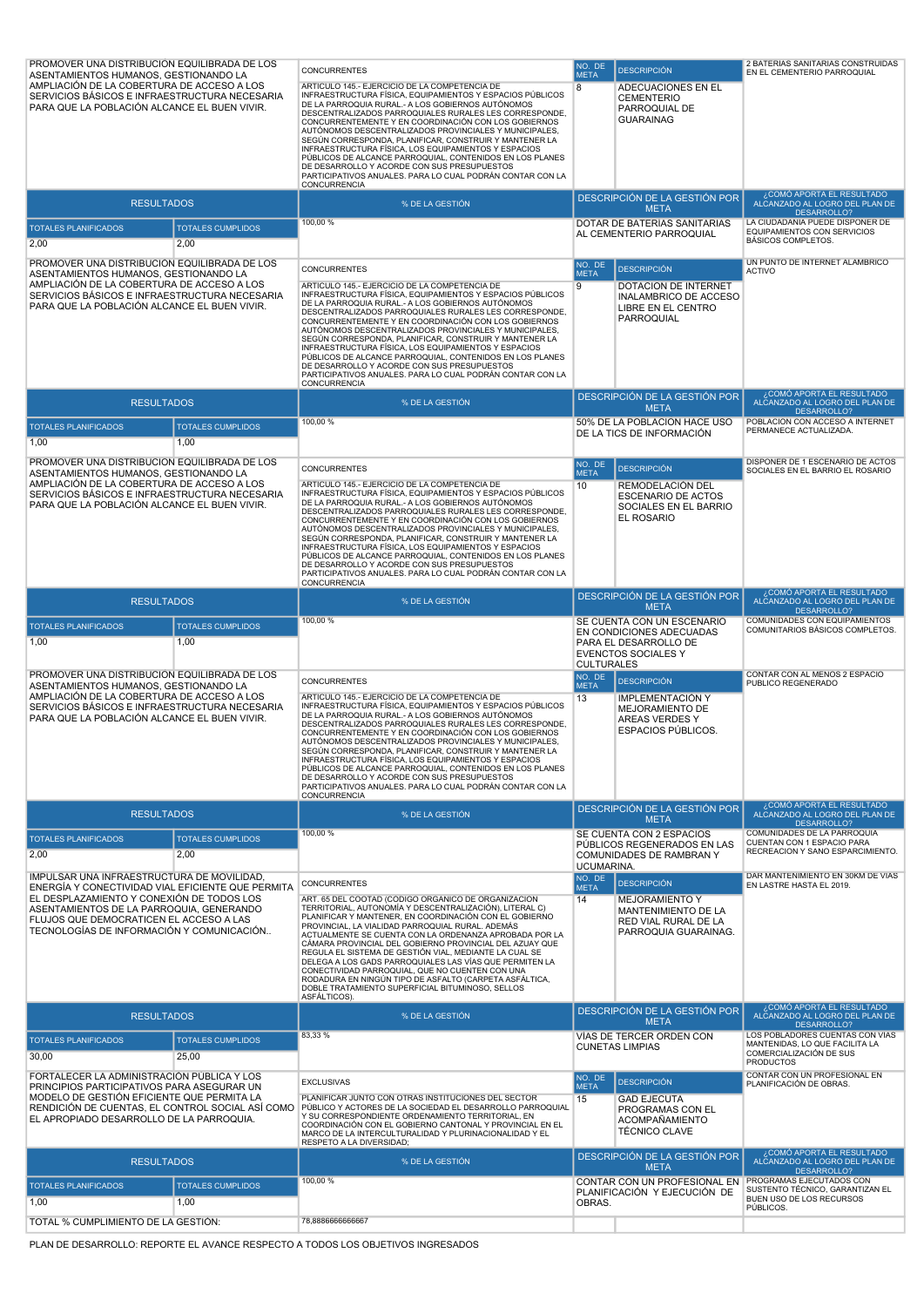| OBJETIVO DEL PLAN DE DESARROLLO                                                                                                                                                                                                                                                                                                                       | PORCENTAJE DE<br><b>AVANCE ACUMULADO</b><br>DE LA GESTIÓN DEL<br><b>OBJETIVO</b> | QUÉ NO SE AVANZÓ Y ¿POR QUÉ?                                                                                                                                                                                                                                           |
|-------------------------------------------------------------------------------------------------------------------------------------------------------------------------------------------------------------------------------------------------------------------------------------------------------------------------------------------------------|----------------------------------------------------------------------------------|------------------------------------------------------------------------------------------------------------------------------------------------------------------------------------------------------------------------------------------------------------------------|
| POTENCIALIZAR LAS FUENTES DE EMPLEO EXISTENTES Y GENERAR NUEVOS<br>ESPACIOS PARA EL DESARROLLO ECONÓMICO ENFOCADOS EN EL CAMBIO DE<br>LA MATRIZ PRODUCTIVA, DE MANERA TAL QUE LA AGRICULTURA NO SE BASE<br>EN MONOCULTIVOS, BUSCANDO LA INVERSIÓN PÚBLICA Y PRIVADA<br>APROVECHANDO EL ENTORNO NATURAL Y EL TALENTO HUMANO DE LOS<br><b>MORADORES</b> | 100,00                                                                           | SE EJECUTAN CONVENIOS CON AGROAZUAY Y EL MAG                                                                                                                                                                                                                           |
| CONSTRUIR PROCESOS DE INCLUSIÓN SOCIAL Y CULTURAL EN UN AMBITO DE<br>DESARROLLO PARROQUIAL GENERANDO LA CREACIÓN DE ESPACIOS FÍSICOS<br>Y PARTICIPATIVOS Y FORTALECIENDO LOS EXISTENTES EN BUSCA DE LA<br>UNIDAD PARROQUIAL                                                                                                                           | 100,00                                                                           | SE DESARROLLAN ACTIVIDADES CON ADULTOS MAYORES, PERSONAS CON<br>DISCAPACIDAD, NIÑOS, NIÑAS, ADOLESCENTES; A MAS DE FIRMA DE CONVENIOS<br>CON OTRAS ENTIDADES PARA EL APOYO A MADRES SOLTERAS.                                                                          |
| PROMOVER UNA DISTRIBUCIÓN EQUILIBRADA DE LOS ASENTAMIENTOS<br>HUMANOS, GESTIONANDO LA AMPLIACIÓN DE LA COBERTURA DE ACCESO A<br>LOS SERVICIOS BÁSICOS E INFRAESTRUCTURA NECESARIA PARA QUE LA<br>POBLACIÓN ALCANCE EL BUEN VIVIR.                                                                                                                     | 80,00                                                                            | - CONSTRUCCIÓN DE LA 2DA ETAPA DEL PARQUE NO SE CUMPLIÓ PORQUE EL<br>FINANCIAMIENTO SE ENCUENTRA EN TRÁMITE EN EL BANDO DE DESARROLLO.<br>- RECAPEO DE LA CANCHA DE LA UE SAN PABLO DE GUARAINAG, NO SE OBTUVIERON<br>LOS PERMISOS RESPECTIVOS HASTA FINALIZAR EL AÑO. |
| IMPULSAR UNA INFRAESTRUCTURA DE MOVILIDAD, ENERGIA Y CONECTIVIDAD<br>VIAL EFICIENTE QUE PERMITA EL DESPLAZAMIENTO Y CONEXIÓN DE TODOS<br>LOS ASENTAMIENTOS DE LA PARROQUIA, GENERANDO FLUJOS QUE<br>DEMOCRATICEN EL ACCESO A LAS TECNOLOGÍAS DE INFORMACIÓN Y<br>COMUNICACIÓN                                                                         | 90,00                                                                            | EL GAD DEJÓ DE PERCIBIR LOS RECURSOS CORRESPONDIENTES A LA TASA<br>SOLIDARIA: POR LO QUE SOLAMENTE SE AVANZÓ EN LIMPIEZA DE CUNETAS Y<br><b>DERRUMBES</b>                                                                                                              |
| FORTALECER LA ADMINISTRACIÓN PÚBLICA Y LOS PRINCIPIOS PARTICIPATIVOS<br>PARA ASEGURAR UN MODELO DE GESTIÓN EFICIENTE QUE PERMITA LA<br>RENDICIÓN DE CUENTAS. EL CONTROL SOCIAL ASÍ COMO EL APROPIADO<br>DESARROLLO DE LA PARROQUIA.                                                                                                                   | 100,00                                                                           | SE LOGRÓ CON EL OBJETIVO PROPUESTO                                                                                                                                                                                                                                     |

# PLAN DE TRABAJO (OFERTA ELECTORAL)

| DESCRIBA LOS OBJETIVOS/ OFERTAS DEL PLAN DE<br><b>TRABAJO</b>                                                                      | <b>DESCRIBA LOS PROGRAMAS /</b><br><b>PROYECTOS RELACIONADOS CON EL</b><br>OBJETIVO DEL PLAN DE TRABAJO                                                                                    | PORCENTAJE DE<br><b>AVANCE</b> | DESCRIBA LOS RESULTADOS ALCANZADOS                                                                                                                                                                                     |
|------------------------------------------------------------------------------------------------------------------------------------|--------------------------------------------------------------------------------------------------------------------------------------------------------------------------------------------|--------------------------------|------------------------------------------------------------------------------------------------------------------------------------------------------------------------------------------------------------------------|
| SE FOMENTARÁ LA RECUPERACIÓN DE TRADICIONES Y<br>COSTUMBRES PROPIAS DE LAS VARIAS CULTURAS<br>QUE HABITAN EN LA PARROQUIA.         | RESCATE E INSENTIVACION DE LA<br>CULTURA Y EL CIVISMO MEDIANTE LA<br>REALIZACIÓN DE LAS FESTIVIDADES<br>CÍVICAS Y DEMÁS EVENTOS.                                                           | 100,00                         | SOCIEDAD ENRIQUECIDA DE SABERES ANCESTRALES; ADEMÁS SE HA<br>PROCUARADO ENRIQUECER LA HISTORIA DE LA PARROQUIA ATRAVÉS<br>DE PERIÓDICOS MURALES CON INSTITUCIONES, RESALTANDO FECHAS<br>CIVICAS Y EVENTOS IMPORTANTES. |
| MEJORAR EL NIVEL DE VIDA DE LA POBLACIÓN<br>GUARAINCENCE. A TRAVÉS DE SU ACTIVIDAD<br>ECONÓMICA.                                   | 1 MECANIZACIÓN AGRICOLA 2<br>CONVENIO CON AGROAZUAY Y EL MAG<br>PARA EL DESARROLLO DE ACTIVIDADES<br>AGRÍCOLAS Y GANADERAS 3<br>MEJORAMIENTO DE PASTOS A TRAVÉS<br>DE LA ENTREGA DE ABONO. | 100,00                         | SE HA MEJORADO LA PRODUCTIVIDAD TANTO AGRICOLA, COMO<br>GANADERA Y CON ELLO LA CALIDAD DE VIDA DE LA POBLACIÓN                                                                                                         |
| AMPLIAR Y MEJORAR EL MERCADO DE LA PARROQUIA<br>GUARAINAG PARA FACILITAR LA OFERTA Y LA<br>DEMANDA DE PRODUCTOS DE CONSUMO MASIVO. | CONSTRUCCIÓN DEL MERCADO<br>CENTRAL.                                                                                                                                                       | 100.00                         | PRODUCTORES CUENTAN CON UN ESPACIO PARA COMERCIALIZAR SUS<br>PRODUCTOS.                                                                                                                                                |
| MEJORAR EL ESTADO DE LAS VÍAS VEHICULARES<br>ENTRE LAS ZONAS DE LA PARROQUIA.                                                      | LIMPIEZA DE CUNETAS EN LAS VÍAS DE<br>TERCER ORDEN DE LAS COMUNIDADES.                                                                                                                     | 100,00                         | ALREDEDOR DE 30KM DE VÍAS MANTENIDAS CON RECURSOS PROPIOS<br>Y A TRAVÉS DE GESTIONES REALIZADAS ANTE LA PREFECTURA DEL<br><b>AZUAY</b>                                                                                 |

#### CUMPLIMIENTO DE LA EJECUCIÓN PRESUPUESTARIA:

| <b>TIPO</b>           | ELIJA Ó DESCRIBA                                                                              | <b>PRESUPUESTO</b><br><b>PLANIFICADO</b> | <b>PRESUPUESTO</b><br><b>EJECUTADO</b> | % CUMPLIMIENTO<br><b>DEL PRESUPUESTO</b> | LINK AL MEDIO DE VERIFICACIÓN<br>PUBLICADO EN LA PÁG. WEB DE LA<br><b>INSTITUCIÓN</b>              |
|-----------------------|-----------------------------------------------------------------------------------------------|------------------------------------------|----------------------------------------|------------------------------------------|----------------------------------------------------------------------------------------------------|
| PROGRAMA Y/O PROYECTO | ENTREGA DE RACIONES ALIMENTICIAS AL<br><b>SECTOR VULNERABLE</b>                               | \$9,843.61                               | \$8,480.33                             | 86.15%                                   | http://guarainag.gob.ec/azuay/wp-<br>content/uploads/2019/04/Raciones-alimenticias-<br>1.pdf       |
| PROGRAMA Y/O PROYECTO | DESARROLLAR LA COLONIA VACACIONAL PARA \$2.937,15<br>NIÑAS NIÑOS Y ADOLESCENTES.              |                                          | \$2.928,08                             | 99.69%                                   | http://guarainag.gob.ec/azuay/wp-<br>content/uploads/2019/04/colonia-vacacional.pdf                |
| PROGRAMA Y/O PROYECTO | REMODELACIÓN DEL ESCENARIO DE ACTOS<br>SOCIALES EN EL BARRIO EL ROSARIO                       | \$7,651.49                               | \$7.643.76                             | 99.90 %                                  | http://guarainag.gob.ec/azuay/wp-<br>content/uploads/2019/04/escenario-rosario.pdf                 |
| PROGRAMA Y/O PROYECTO | CONSTRUCCIÓN DE UN MURO DE HORMIGÓN<br>ARMADO EN LA CANCHA DE UCUMARINA                       | \$12,356.06                              | \$0.00                                 | 0.00%                                    | http://guarainag.gob.ec/azuay/wp-<br>content/uploads/2019/04/Adiudicacion.pdf                      |
| PROGRAMA Y/O PROYECTO | ASESORAMIENTO TÉCNICO                                                                         | \$4.032.00                               | \$4.032.00                             | 100.00%                                  | http://guarainag.gob.ec/azuay/wp-<br>content/uploads/2019/04/asesoramiento-<br>tenico.pdf          |
| PROGRAMA Y/O PROYECTO | MEJORAMIENTO Y MANTENIMIENTO DE LA RED   \$11.960,00<br>VIAL RURAL DE LA PARROQUIA GUARAINAG. |                                          | \$11.271.68                            | 94.24 %                                  | http://guarainag.gob.ec/azuay/wp-<br>content/uploads/2019/04/mantenimiento-vial.pdf                |
| PROGRAMA Y/O PROYECTO | IMPLEMENTACIÓN Y MEJORAMIENTO DE<br>ÁREAS VERDES Y ESPACIOS PÚBLICOS.                         | \$2,121.08                               | \$2.112.96                             | 99.62%                                   | http://guarainag.gob.ec/azuay/wp-<br>content/uploads/2019/04/areas-verdes.pdf                      |
| PROGRAMA Y/O PROYECTO | RESCATE E INSENTIVACION DE LA CULTURA.<br>TRADICIONES Y EL CIVISMO.                           | \$6,689.20                               | \$6.247,94                             | 93.40 %                                  | http://guarainag.gob.ec/azuay/wp-<br>content/uploads/2019/04/fiestas.pdf                           |
| PROGRAMA Y/O PROYECTO | APOYO AL FOMENTO AGRO PRODUCTIVO Y<br><b>ECONÓMICO</b>                                        | \$10,253.57                              | \$10.046,80                            | 97.98%                                   | http://guarainag.gob.ec/azuay/wp-<br>content/uploads/2019/04/fomento-productivo.pdf                |
| PROGRAMA Y/O PROYECTO | CONSTRUCCIÓN DEL MERCADO CENTRAL DE<br>LA PARROQUIA GUARAINAG.                                | \$139,798.43                             | \$139.798.43                           | 100.00 %                                 | http://quarainag.gob.ec/azuay/wp-<br>content/uploads/2019/04/mercado-central.pdf                   |
| PROGRAMA Y/O PROYECTO | RECAPEO DE LA CANCHA DE LA U.E SAN<br>PABLO DE GUARAINAG BLOQUE 1                             | \$12,992.00                              | \$0,00                                 | 0.00%                                    | http://guarainag.gob.ec/azuay/wp-<br>content/uploads/2019/04/Recapeo.pdf                           |
| PROGRAMA Y/O PROYECTO | CONSTRUCCIÓN DE LA 2DA ETAPA DEL<br><b>PARQUE CENTRAL</b>                                     | \$33,360.00                              | \$0.00                                 | 0.00%                                    | http://guarainag.gob.ec/azuay/wp-<br>content/uploads/2019/04/Oficio-44-v-anexos.pdf                |
| PROGRAMA Y/O PROYECTO | ADECUACIONES EN EL CEMENTERIO<br>PARROQUIAL DE GUARAINAG                                      | \$4.130.45                               | \$4,127.51                             | 99.93%                                   | http://guarainag.gob.ec/azuay/wp-<br>content/uploads/2019/04/cementerio-<br>parroquial.pdf         |
| PROGRAMA Y/O PROYECTO | DOTACIÓN DE INTERNET INALAMBRICO DE<br>ACCESO LIBRE EN EL CENTRO PARROQUIAL                   | \$1,767.36                               | \$1,767.36                             | 100.00%                                  | http://quarainag.gob.ec/azuay/wp-<br>content/uploads/2019/04/internet-inalambrico.pdf              |
| PROGRAMA Y/O PROYECTO | MANTENIMIENTO DE ESPACIOS PÚBLICOS DE<br><b>LA PARROQUIA</b>                                  | \$9,833.81                               | \$9.754,69                             | 99,20%                                   | http://quarainag.gob.ec/azuay/wp-<br>content/uploads/2019/04/mantenimiento-de-la-<br>parroquia.pdf |
|                       | TOTAL:                                                                                        | \$269,726.21                             | \$208.211.54 77.19                     |                                          |                                                                                                    |

PRESUPUESTO INSTITUCIONAL:

| <b>TOTAL DE PRESUPUESTO</b><br>INSTITUCIONAL CODIFICADO | <b>GASTO CORRIENTE PLANIFICADO</b> | <b>GASTO CORRIENTE EJECUTADO</b> | <b>GASTO DE</b><br><b>INVERSIÓN</b><br><b>PLANIFICADO</b> | <b>GASTO DE</b><br><b>INVERSIÓN</b><br><b>EJECUTADO</b> | I % EJECUCIÓN PRESUPUESTARIA ' |
|---------------------------------------------------------|------------------------------------|----------------------------------|-----------------------------------------------------------|---------------------------------------------------------|--------------------------------|
| \$364,749.36                                            | \$65.490,43                        | \$65.286,91                      | \$299.258.93                                              | \$223.894,81                                            | 79,28%                         |

PRESUPUESTO PARTICIPATIVO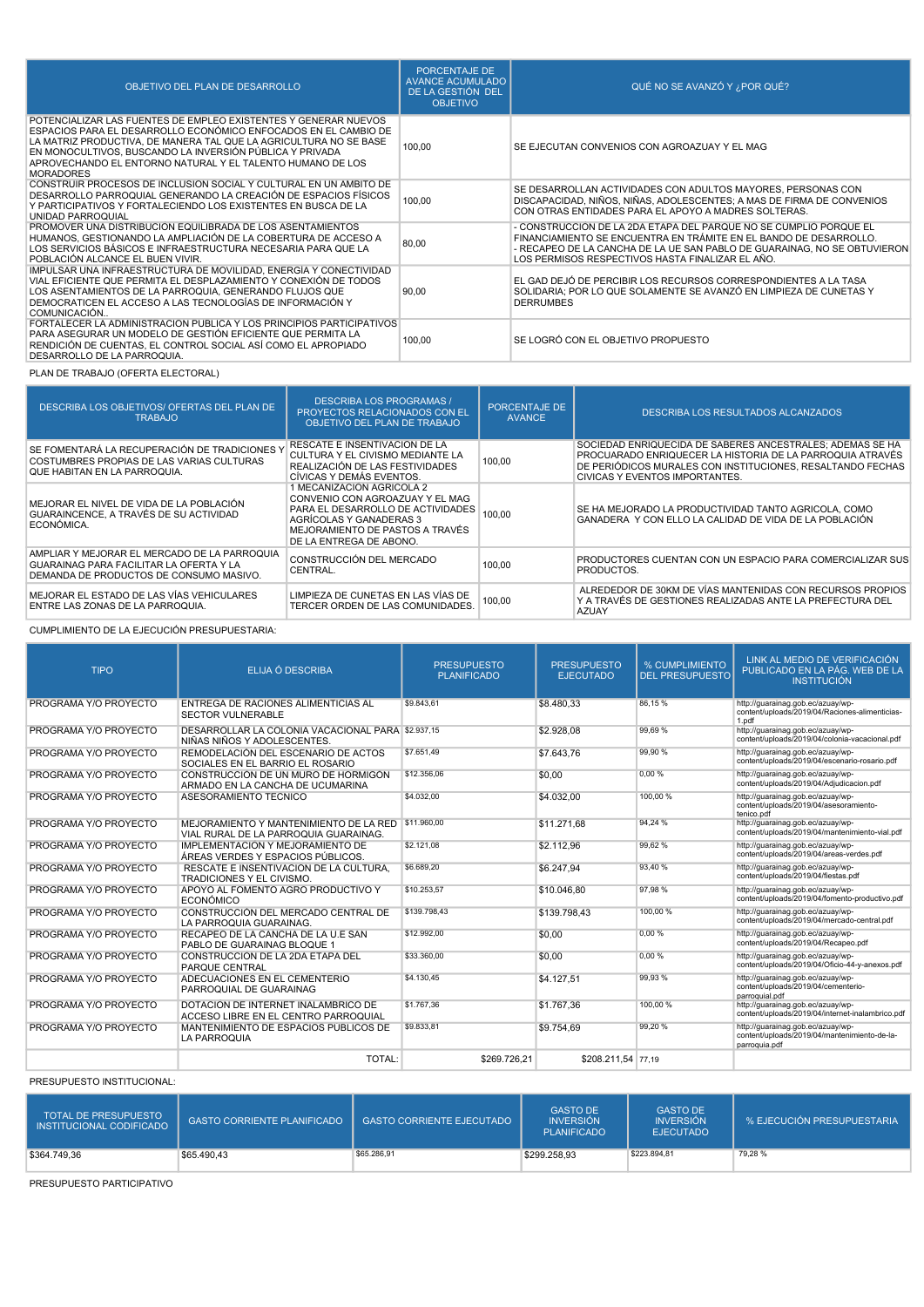| MARQUE SI O NO | <b>TOTAL DE</b><br><b>PRESUPUESTO DE 1</b><br>LA INSTITUCIÓN | <b>PRESUPUESTO TOTAL ASIGNADO AL</b><br><b>PRESUPUESTO ASIGNADO PARA</b><br><b>PRESUPUESTOS PARTICIPATIVOS</b> | PORCENTAJE DE PRESUPUESTO INSTITUCIONAL<br>ASIGNADO PARA PRESUPUESTOS PARTICIPATIVOS I | MEDIOS DE VERIFICACIÓN (ACTO<br>NORMATIVO DE PRESUPUESTO<br>PARTICIPATIVO) |
|----------------|--------------------------------------------------------------|----------------------------------------------------------------------------------------------------------------|----------------------------------------------------------------------------------------|----------------------------------------------------------------------------|
| -SI            | \$364,749.36                                                 | \$51,211.08                                                                                                    | 14,04                                                                                  | http://guarainag.gob.ec/azuay/?p=1143                                      |

#### FASES DEL PRESUPUESTO PARTICIPATIVO:

| <b>FASES DEL PRESUPUESTO</b><br><b>PARTICIPATIVO</b>                                                                                                                      | PONGA SI O NO | CON QUÉ ACTOR SE REALIZO | SE DISCUTIÓ DESDE:       | LINK AL MEDIO DE VERIFICACIÓN                                                             |
|---------------------------------------------------------------------------------------------------------------------------------------------------------------------------|---------------|--------------------------|--------------------------|-------------------------------------------------------------------------------------------|
| SE REALIZÓ LA DEFINICIÓN<br>PARTICIPATIVA DE PRIORIDADES<br>DE INVERSIÓN DEL AÑO<br>SIGUIENTE:                                                                            | <b>SI</b>     | Asamblea Ciudadana       | 18 DE SEPTIEMBRE DE 2017 | http://guarainag.gob.ec/azuay/wp-<br>content/uploads/2019/04/Acta-Priorizac-<br>obras.pdf |
| PARA LA ELABORACIÓN DE LOS<br>PROGRAMAS SUBPROGRAMAS Y<br>PROYECTOS SE INCORPORÓ LA<br>PRIORIZACIÓN DE LA INVERSIÓN<br>QUE REALIZÓ LA POBLACIÓN DEL<br><b>TERRITORIO:</b> | S             |                          |                          |                                                                                           |

### DETALLE DEL PRESUPUESTO PARTICIPATIVO:

| Describa los programas y proyectos generados a<br>partir de la priorización participativa de la inversión | Monto Panificado | <b>Monto Eiecutado</b> | % de avance de la<br>implementación del<br>programa/proyecto | <b>Observaciones</b>                                                                            | Link al Medio de Verificación                                                                     |
|-----------------------------------------------------------------------------------------------------------|------------------|------------------------|--------------------------------------------------------------|-------------------------------------------------------------------------------------------------|---------------------------------------------------------------------------------------------------|
| REMODELACIÓN DEL ESCENARIO DE ACTOS<br>SOCIALES EN EL BARRIO EL ROSARIO                                   | \$7.651.49       | \$7,643.76             | 76-100                                                       | <b>NINGUNA</b>                                                                                  | http://guarainag.gob.ec/azuay/wp-<br>content/uploads/2019/04/Informe-Escenario<br>-el-Rosario.pdf |
| ADECUACIONES EN EL CEMENTERIO<br>PARROQUIAL DE GUARAINAG                                                  | \$4,130.45       | \$4,127.51             | 76-100                                                       | <b>NINGUNA</b>                                                                                  | http://guarainag.gob.ec/azuay/wp-<br>content/uploads/2019/04/cementerio-<br>parroquial.pdf        |
| CONSTRUCCIÓN DE UN MURO DE HORMIGÓN<br>ARMADO EN LA CANCHA DE UCUMARINA                                   | \$12,356.06      | \$0.00                 |                                                              | PROGRAMA NO EJECUTADO EN EL ANO 2018. SE INICIO EL<br>PROCESO EN EL AÑO 2019                    | http://guarainag.gob.ec/azuay/wp-<br>content/uploads/2019/04/Adjudicacion.pdf                     |
| RECAPEO DE LA CANCHA DE LA U.E SAN PABLO<br>DE GUARAINAG BLOQUE 1                                         | \$12,992.00      | \$0.00                 |                                                              | PROGRAMA NO EJECUTADO PORQUE NO SE CONTO CON<br>EL PERMISO ANTES DE QUE QUE CULMINE EL AÑO 2018 | http://quarainag.gob.ec/azuay/wp-<br>content/uploads/2019/04/Recapeo.pdf                          |
| IMPLEMENTACIÓN Y MEJORAMIENTO DE AREAS<br>VERDES Y ESPACIOS PÚBLICOS.                                     | \$2,121.08       | \$2,112.96             | 76-100                                                       | <b>GRADERIO EN LA COMINIDAD DE SELEL</b>                                                        | http://guarainag.gob.ec/azuay/wp-<br>content/uploads/2019/04/Informe-areas-<br>verdes.pdf         |
| MEJORAMIENTO Y MANTENIMIENTO DE LA RED<br>VIAL RURAL DE LA PARROQUIA GUARAINAG.                           | \$11,960,00      | \$11.271.68            | 76-100                                                       | MANTENIMIENTO EN VIAS A NIVEL DE LASTRE, CON<br><b>LIMPIEZA DE CUNETAS</b>                      | http://guarainag.gob.ec/azuay/wp-<br>content/uploads/2019/04/Informacion-<br>Vialidad.pdf         |
| $\lambda$ NTEDDOVECTO DEL BREQUBUECTO DARTIQUAATIVO.                                                      |                  |                        |                                                              |                                                                                                 |                                                                                                   |

ANTEPROYECTO DEL PRESUPUESTO PARTICIPATIVO:

|                                                                                                              | PONGA SI O NO | CON QUÉ ACTOR SE REALIZÓ |
|--------------------------------------------------------------------------------------------------------------|---------------|--------------------------|
| El Anteproyecto del Presupuesto participativo se dió a conocer a la ciudadanía del 20 al SI<br>31 de Octubre |               | Asamblea Ciudadana       |

|                                                                                                | <b>FECHA</b> |
|------------------------------------------------------------------------------------------------|--------------|
| El Anteproyecto del Presupuesto participativo se presentó ante el legislativo del GAD hasta el | 30/11/2017   |

|                                                                                                                     | PONGA SI O NO | ATRAVÉS DE QUÉ MEDIO |
|---------------------------------------------------------------------------------------------------------------------|---------------|----------------------|
| Una vez que el legislativo aprobó el anteproyecto del Presupuesto Participativo se dió a<br>conocer a la Ciudadanía | ∣SI           | Página Web           |

IMPLEMENTACIÓN DE POLÍTICAS PÚBLICAS PARA LA IGUALDAD:PRESUPUESTO

| Se Asignó un Porcentaje de los Ingresos Tributarios del GAD a los Grupos de Atención<br>Prioritaria | Indique el % del Presupuesto Total | Identifique a qué Grupo de Atención<br>PrioritariaS | Que Porcentaje se Asigno a Los<br><b>Distintos Grupos</b> |
|-----------------------------------------------------------------------------------------------------|------------------------------------|-----------------------------------------------------|-----------------------------------------------------------|
| SI                                                                                                  |                                    | Personas adultas Mayores                            |                                                           |
|                                                                                                     | 10                                 | Niñas, niños y adolecentes                          | 3                                                         |
|                                                                                                     |                                    | Jóvenes                                             |                                                           |
|                                                                                                     |                                    | Personas con Discapacidad                           |                                                           |

#### IMPLEMENTACIÓN DE POLÍTICAS PÚBLICAS PARA LA IGUALDAD

| IMPLEMENTACIÓN DE POLÍTICAS PÚBLICAS PARA LA<br><b>IGUALDAD</b>    |           | PONGA SI O NO DESCRIBA LA POLÍTICA IMPLEMENTADA I                                                                             | <b>DETALLE PRINCIPALES</b><br><b>RESULTADOS OBTENIDOS</b>                               | <b>EXPLIQUE CÓMO APORTAR EL</b><br><b>RESULTADO AL CUMPLIMIENTO</b><br>DE LAS AGENDAS DE IGUALDAD                                        |
|--------------------------------------------------------------------|-----------|-------------------------------------------------------------------------------------------------------------------------------|-----------------------------------------------------------------------------------------|------------------------------------------------------------------------------------------------------------------------------------------|
| IMPLEMENTACIÓN DE POLÍTICAS PÚBLICAS<br><b>INTERCULTURALES</b>     | SI        | Fomentar y fortalecer espacios para el<br>intercambio cultural de pueblos y<br>nacionalidades                                 | Recuperación de saberes<br>ancestrales.                                                 | Con capacitación y conocimiento.                                                                                                         |
| IMPLEMENTACIÓN DE POLÍTICAS PÚBLICAS GENERACIONALES SI             |           | Fortalecer las acciones de salud pública de<br>la población juvenil y promover políticas,<br>espacios y practicas saludables. | Jóvenes de involucran en el<br>desarrollo de actividades deportivas<br>en la parroquia. | Jóvenes involucrados en el desarrollo<br>de la Parroquia.                                                                                |
| IMPLEMENTACIÓN DE POLÍTICAS PÚBLICAS DE<br><b>DISCAPACIDADES</b>   | SI        | Construcción de espacios físicos para fácil<br>acceso a espacios comunitarios.                                                | con mayor accesibilidad a espacios<br>públicos.                                         | Personas con discapacidad cuentan Se ha garantizado que las personas<br>con discapacidad puedan acceder a<br>los servicios comunitarios. |
| IMPLEMENTACIÓN DE POLÍTICAS PÚBLICAS DE GÉNERO                     | <b>NO</b> |                                                                                                                               |                                                                                         |                                                                                                                                          |
| IMPLEMENTACIÓN DE POLÍTICAS PÚBLICAS DE MOVILIDAD<br><b>HUMANA</b> | <b>NO</b> |                                                                                                                               |                                                                                         |                                                                                                                                          |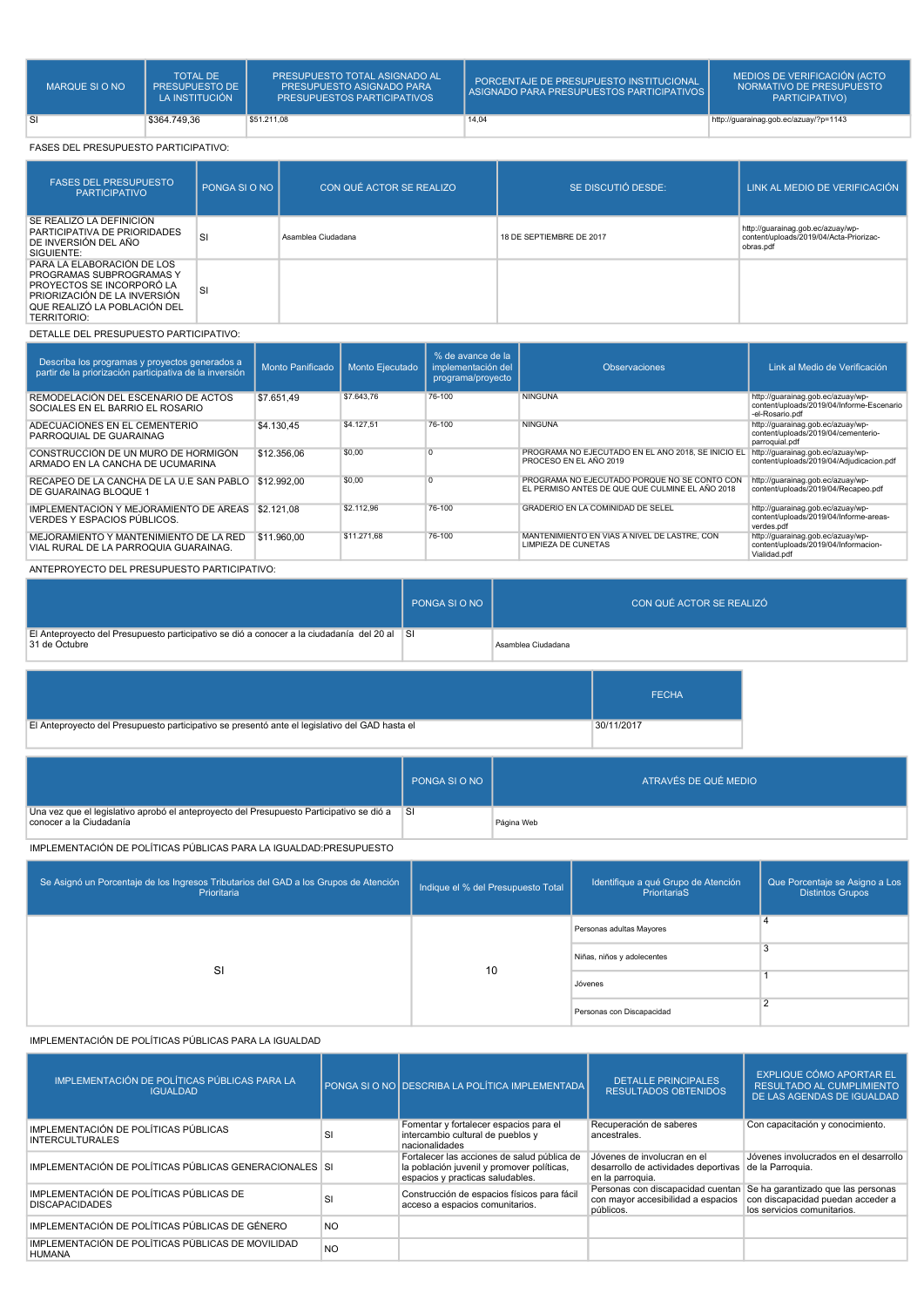#### PARTICIPACIÓN CIUDADANA:

| SISTEMA DE PARTICIPACIÓN CIUDADANA (COOTAD Art. 304)                                                                                                                                        | PONGA SLO NO | LINK AL MEDIO DE VERIFICACIÓN PUBLICADO EN LA PÁG. WEB DE LA INSTITUCIÓN          |  |  |  |  |
|---------------------------------------------------------------------------------------------------------------------------------------------------------------------------------------------|--------------|-----------------------------------------------------------------------------------|--|--|--|--|
| ¿Cuenta con un SISTEMA DE PARTICIPACIÓN CIUDADANA Art. 304 en el<br>funcionamiento?                                                                                                         |              | http://guarainag.gob.ec/azuay/wp-content/uploads/2011/10/Normativa-Consejo-P      |  |  |  |  |
| ¿Está normado el sistema de participación por medio de una Ordenanza/<br>Resolución?                                                                                                        | SI           | http://guarainag.gob.ec/azuay/wp-content/uploads/2011/10/Normativa-Consejo-P      |  |  |  |  |
| ¿Participó la ciudadanía en la elaboración de esta Ordenanza /<br>Resolución?                                                                                                               | SI           | http://guarainag.gob.ec/azuay/wp-content/uploads/2011/10/Normativa-Consejo-P      |  |  |  |  |
| La Ordenanza / Resolución fue difundida y socializada a la ciudadanía? SI                                                                                                                   |              | http://quarainaq.qob.ec/azuay/wp-content/uploads/2011/10/Normativa-Consejo-P      |  |  |  |  |
| ¿La Ordenanza / Resolución tiene reglamentos que norman los<br>procedimientos referidos en la misma?                                                                                        | SI           | http://guarainag.gob.ec/azuay/wp-content/uploads/2011/10/Normativa-Consejo-P      |  |  |  |  |
| ¿Cuáles son esos reglamentos?                                                                                                                                                               | SI           | http://quarainaq.qob.ec/azuay/wp-content/uploads/2011/10/Normativa-Consejo-P      |  |  |  |  |
| ¿Se implementó en este periodo el sistema de participación de acuerdo<br>a la Ordenanza / Resolución y Reglamento?                                                                          | SI           | http://guarainag.gob.ec/azuay/wp-content/uploads/2019/04/Acta-Priorizac-obras.pdf |  |  |  |  |
| Describa los resultados alcanzados por el Sistema de Participación<br>LA CIUDADANÍA PARTICIPA ACTIVAMENTE EN LA TOMA DE DECISIONES, FORMULACION DELPRESUPUETO, Y<br>ACTUALIZACIÓN DEL PDOT. |              |                                                                                   |  |  |  |  |

MECANISMOS DE PARTICIPACION CIUDADANA:

| ESPACIO-MECANISMOS DE PARTICIPACIÓN I<br><b>CIUDADANA</b> | PONGA SI O<br><b>NO</b> | <b>CUANTAS</b><br><b>VECES</b><br><b>CONVOCÓ AL</b><br><b>GAD</b> | QUÉ ACTORES<br><b>PARTICIPARON</b> | DESCRIBA LOS LOGROS ALCANZADOS EN<br>EL AÑO                       | LINK AL MEDIO DE VERIFICACIÓN<br><b>PUBLICADO EN LA PÁG. WEB DE LA</b><br><b>INSTITUCIÓN</b> |
|-----------------------------------------------------------|-------------------------|-------------------------------------------------------------------|------------------------------------|-------------------------------------------------------------------|----------------------------------------------------------------------------------------------|
| <b>INSTANCIA DE PARTICIPACIÓN</b>                         | <b>NO</b>               | 0                                                                 |                                    | <b>NO APLICA</b>                                                  | NO APLICA                                                                                    |
| AUDIENCIA PUBLICA                                         | <b>NO</b>               | $\Omega$                                                          |                                    | <b>NO APLICA</b>                                                  | NO APLICA                                                                                    |
| CABILDO POPULAR                                           | <b>NO</b>               | $\Omega$                                                          |                                    | <b>NO APLICA</b>                                                  | <b>NO APLICA</b>                                                                             |
| CONSEJO DE PLANIFICACIÓN LOCAL                            | SI                      | $\overline{2}$                                                    | <b>SECTORES</b>                    | INVOLUCRAMIENTO DE LA SOCIEDAD CIVIL EN LA<br>TOMA DE DECISIONES. | http://guarainag.gob.ec/azuay/wp-<br>content/uploads/2017/01/ASISTENCIA-A-<br>ASAMBLEA.pdf   |

#### ASAMBLEA CIUDADANA:

| MECANISMOS - ESPACIOS DE<br>PARTICIPACIÓN                                | <b>EXISTE UNA</b><br><b>ASAMBLEA</b><br><b>CIUDADANA</b><br>EN SU<br><b>TERRITORIO</b> | SOLO SÍ CONTESTÓ SI<br><b>INGRESE LOS DATOS DEL</b><br><b>REPRESENTANTE</b> |                   | <b>PLANIFICÓ LA</b><br><b>GESTIÓN DEL</b><br><b>TERRITORIO</b><br><b>CON LA</b><br>PARTICIPACIÓN<br><b>DE LA ASAMBLEAI</b><br><b>CIUDADANA</b> | ¿EN QUÉ FASES DE LA<br>PLANIFICACIÓN<br><b>PARTICIPARON LAS</b><br><b>ASAMBLEAS</b><br><b>CIUDADANAS Y CÓMO?</b> | <b>QUE ACTORES</b><br><b>PARTICIPARON</b>    | <b>DESCRIBA LOS LOGROS ALCANZADOS EN</b><br>EL AÑO |  |  |
|--------------------------------------------------------------------------|----------------------------------------------------------------------------------------|-----------------------------------------------------------------------------|-------------------|------------------------------------------------------------------------------------------------------------------------------------------------|------------------------------------------------------------------------------------------------------------------|----------------------------------------------|----------------------------------------------------|--|--|
| ASAMBLEA CIUDADANA LOCAL<br>(DEFINICIÓN EXTRAIDA DE LA<br>LOPC, ART. 65) | <b>SI</b><br>Nombre:<br>Email:<br>Teléfono:                                            | LUIS EUCLIDES<br><b>RIERA</b>                                               | SI                | PRIORIZACIÓN DE OBRAS                                                                                                                          | <b>REPRESENTACIÓN</b><br><b>TERRITORIAL</b><br><b>GRUPOS DE ATENCIÓN</b>                                         | INVOLUCRAMIENTO EN LA TOMA DE<br>DECISIONES. |                                                    |  |  |
|                                                                          |                                                                                        |                                                                             | gadpg@hotmail.com |                                                                                                                                                | PARA LA FORMULACIÓN DEL<br><b>PRESUPUESTO</b><br>PARTICIPATIVO.                                                  | <b>PRIORITARIA</b>                           |                                                    |  |  |
|                                                                          |                                                                                        |                                                                             | 072254016         |                                                                                                                                                |                                                                                                                  | <b>OTROS</b>                                 |                                                    |  |  |

#### MECANISMOS DE CONTROL SOCIAL:

| MECANISMOS DE CONTROL SOCIAL GENERADOS POR LA<br><b>COMUNIDAD</b> | PONGA SI O<br><b>NO</b> | NÚMERO DE MECANISMOS<br><b>IMPLEMENTADOS EN EL AÑO</b> | LINK AL MEDIO DE VERIFICACIÓN PUBLICADO EN LA PÁG. WEB DE LA<br><b>INSTITUCIÓN</b> |
|-------------------------------------------------------------------|-------------------------|--------------------------------------------------------|------------------------------------------------------------------------------------|
| <b>VEEDURÍAS CIUDADANAS:</b>                                      | <b>NO</b>               |                                                        | <b>NO APLICA</b>                                                                   |
| OBSERVATORIOS CIUDADANOS:                                         | <b>NO</b>               |                                                        | <b>NO APLICA</b>                                                                   |
| <b>DEFENSORIAS COMUNITARIAS:</b>                                  | <b>NO</b>               |                                                        | <b>NO APLICA</b>                                                                   |
| <b>COMITÉS DE USUARIOS DE SERVICIOS:</b>                          | <b>NO</b>               |                                                        | <b>NO APLICA</b>                                                                   |
| <b>OTROS</b>                                                      | <b>NO</b>               |                                                        | <b>NO APLICA</b>                                                                   |

PROCESO DE RENDICION DE CUENTAS:

FASE 1: Planificación y facilitación del proceso desde la asamblea ciudadana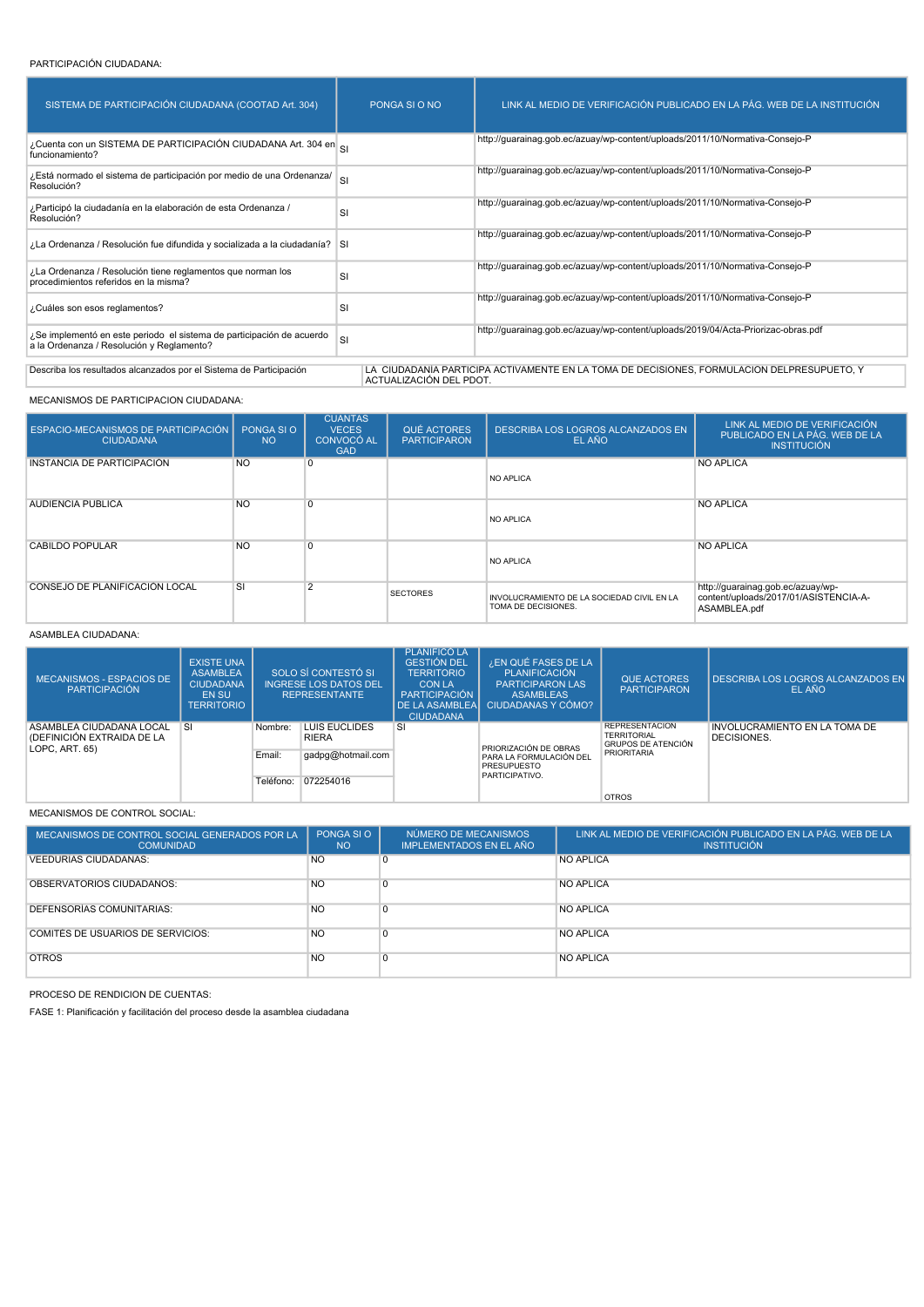| PROCESO DE RENDICIÓN DE CUENTAS                                                                                                                                                                                                                      | PONGA SI O NO | <b>DESCRIBA LA EJECUCIÓN</b><br><b>DE ESTE MOMENTO</b>                                                                                                                            | LINK AL MEDIO DE VERIFICACIÓN                                                             | <b>OBSERVACIONES</b> |
|------------------------------------------------------------------------------------------------------------------------------------------------------------------------------------------------------------------------------------------------------|---------------|-----------------------------------------------------------------------------------------------------------------------------------------------------------------------------------|-------------------------------------------------------------------------------------------|----------------------|
| 1. LA CIUDADANÍA / ASAMBLEA LOCAL<br>CIUDADANA PRESENTÓ LA LISTA DE<br>TEMAS SOBRE LOS QUE DESEA SER<br><b>INFORMADA</b>                                                                                                                             | <b>SI</b>     | CIUDADANOS DEL CONSEJO<br>DE PLANIFICACIÓN Y/O<br>CIUDADANOS DE LA<br><b>INSTANCIA DE</b><br>PARTICIPACIÓN O LOS<br><b>CIUDADANOS DESDE LA</b><br>CONVOCATORIA DIRECTA<br>DEL GAD | http://guarainag.gob.ec/azuay/wp-<br>content/uploads/2019/04/Enrega-matriz-ciudadania.pdf |                      |
| 2. LA INSTANCIA DE PARTICIPACIÓN DEL<br>TERRITORIO / GAD CREÓ EL EQUIPO<br>TÉCNICO MIXTO Y PARITARIO<br>(CIUDADANOS Y<br>AUTORIDADES/TÉCNICOS DEL GAD) QUE<br>SE ENCARGARÁ DE ORGANIZAR Y<br><b>FACILITAR EL PROCESO</b>                             | <b>SI</b>     | EN LA PRIMERA ASAMBLEA<br>CONVOCADA SE<br>CONFORMÓ EL EQUIPO<br><b>TÉCNICO MIXTO</b><br>REPRESENTADO POR 2<br><b>ACTORES DE LA</b><br>CIUDADANIA Y 1 TECNICO<br>DEL GAD.          | http://quarainag.gob.ec/azuay/wp-<br>content/uploads/2019/04/Acta-Equipo-Mixto.pdf        |                      |
| 3. EL EQUIPO TÉCNICO MIXTO Y<br>PARITARIO (CIUDADANOS Y<br>AUTORIDADES/TÉCNICOS DEL GAD)<br>CONFORMÓ DOS SUBCOMISIONES PARA<br>LA IMPLEMENTACIÓN DEL PROCESO: UNA<br>LIDERADA POR EL GAD Y UNA LIDERADA<br>POR LA CIUDADANÍA / ASAMBLEA<br>CIUDADANA | <b>NO</b>     | MEDIANTE NOMINACION EN<br>ASAMBLEA CIUDADANA                                                                                                                                      | <b>NO APLICA</b>                                                                          |                      |

FASE 2: Evaluación de la gestión y redacción del informe de la institución

| PROCESO DE RENDICIÓN DE CUENTAS                                                                                                                                                                                                                                    | PONGA SI O NO | <b>DESCRIBA LA EJECUCIÓN</b><br>DE ESTE MOMENTO                                                                                     | LINK AL MEDIO DE VERIFICACIÓN                                                                          | <b>OBSERVACIONES</b> |
|--------------------------------------------------------------------------------------------------------------------------------------------------------------------------------------------------------------------------------------------------------------------|---------------|-------------------------------------------------------------------------------------------------------------------------------------|--------------------------------------------------------------------------------------------------------|----------------------|
| 1. LA COMISIÓN CONFORMADA POR EL<br>EQUIPO TÉCNICO MIXTO LIDERADA POR<br>EL GAD REALIZÓ LA EVALUACIÓN DE LA<br><b>GESTIÓN INSTITUCIONAL</b>                                                                                                                        | SI            | EL TECNICO CON APOYO DE<br>LA SECRETARIA REALIZÓ UN<br>ANALISIS DE LAL GESTION<br>REALIZADA POR EL GAD.                             | http://guarainag.gob.ec/azuay/wp-<br>content/uploads/2019/04/Entrega-matriz-consulta-<br>ciudadana.pdf |                      |
| 2. LA COMISIÓN LIDERADA POR EL GAD<br>REDACTÓ EL INFORME PARA LA<br>CIUDADANÍA, EN EL CUAL RESPONDIÓ<br>LAS DEMANDAS DE LA CIUDADANÍA Y<br>MOSTRÓ AVANCES PARA DISMINUIR<br>BRECHAS DE DESIGUALDAD Y OTRAS<br>DIRIGIDAS A GRUPOS DE ATENCIÓN<br><b>PRIORITARIA</b> | SI            | SE RESPONDIERON A LAS<br><b>CONSULTAS CIUDADANAS.</b>                                                                               | http://guarainag.gob.ec/azuay/wp-<br>content/uploads/2019/04/Informe-Narrativo.pdf                     |                      |
| 2. LA COMISIÓN LIDERADA POR EL GAD<br>LLENÓ EL FORMULARIO DE INFORME DE<br>RENDICIÓN DE CUENTAS ESTABLECIDO<br>POR EL CPCCS                                                                                                                                        | <b>SI</b>     | SE REDACTA EL INFORME<br>CONFORME EL FORMATO<br>ESTABLECIDO.                                                                        | http://guarainag.gob.ec/azuay/wp-<br>content/uploads/2019/04/Rendici%C3%B3n-de-Cuentas-<br>2019.pdf    | Ninguna              |
| 3. TANTO EL INFORME DE RENDICIÓN DE<br><b>CUENTAS PARA EL CPCCS</b><br>(FORMULARIO), COMO EL INFORME DE<br>RENDICIÓN DE CUENTAS PARA LA<br>CIUDADANÍA FUERON APROBADOS POR<br>LA AUTORIDAD DEL GAD                                                                 | <b>SI</b>     | <b>LOS INFORME FUERON</b><br><b>PRESENTADOS A LA</b><br>AUTORIDAD DEL GAD Y AL<br>PLENO DEL GAD<br>PARROQUIAL PARA SU<br>APROBACIÓN | http://guarainag.gob.ec/azuay/wp-<br>content/uploads/2019/04/Acta-aprobaci%C3%B3n.pdf                  |                      |
| 4. EL GAD ENVIO EL INFORME DE<br>RENDICIÓN DE CUENTAS INSTITUCIONAL<br>A LA INSTANCIA DE PARTICIPACIÓN Y A LA<br>ASAMBLEA CIUDADANA                                                                                                                                | SI            | <b>MAS DIAS</b>                                                                                                                     | http://guarainag.gob.ec/azuay/wp-<br>content/uploads/2019/04/RENDICI%C3%93N-DE-<br>CUENTAS-2018.pdf    | ninguna              |

FASE 3: Evaluación ciudadana del informe institucional.

| PROCESO DE RENDICIÓN DE CUENTAS                                                                                                                                                                                                               | PONGA SI O NO | <b>DESCRIBA LA EJECUCIÓN DE</b><br><b>ESTE MOMENTO</b>                                                                            | LINK AL MEDIO DE VERIFICACIÓN                                                                        | <b>OBSERVACIONES</b>                                                                                                             |
|-----------------------------------------------------------------------------------------------------------------------------------------------------------------------------------------------------------------------------------------------|---------------|-----------------------------------------------------------------------------------------------------------------------------------|------------------------------------------------------------------------------------------------------|----------------------------------------------------------------------------------------------------------------------------------|
| 1. EL GAD DIFUNDIO EL INFORME DE<br>RENDICIÓN DE CUENTAS A TRAVÉS DE<br>QUÉ MEDIOS                                                                                                                                                            | SI            | PAG WEB                                                                                                                           | http://quarainag.gob.ec/azuay/wp-<br>content/uploads/2019/04/RENDICI%C3%93N-DE-<br>CUENTAS-2018.pdf  | <b>NINGUNA</b>                                                                                                                   |
| 2. EL GAD INVITO A LA DELIBERACIÓN<br>PÚBLICA Y EVALUACIÓN CIUDADANA DEL<br>INFORME DE RENDICIÓN DE CUENTAS A<br>LOS ACTORES SOCIALES DEL MAPEO DE<br>ACTORES QUE ENTREGÓ LA ASAMBLEA<br><b>CIUDADANA</b>                                     | SI            | SE REALIZÓ MEDIANTE<br>PERIFONEO Y CON OFICIOS A LOS<br><b>ACTORES SOCIALES</b>                                                   | http://guarainag.gob.ec/azuay/wp-<br>content/uploads/2019/04/Invitaci%C3%B3n-Rendic.-<br>Ctas.pdf    | <b>NINGUNA</b>                                                                                                                   |
| 3. LA DELIBERACIÓN PÚBLICA Y<br>EVALUACIÓN CIUDADANA DEL INFORME<br>INSTITUCIONAL SE REALIZÓ DE FORMA<br><b>PRESENCIAL</b>                                                                                                                    | SI            | SE EXPUSO ANTE LA CIUDADANIA<br>EL INFORME DE RENDICIÓN DE<br>CUENTAS EN EL DIA Y HORA<br>SEÑALADAS.                              | http://guarainag.gob.ec/azuay/wp-<br>content/uploads/2019/04/Asamblea-Rendici%C3%B3n-<br>Cuentas.pdf | <b>NINGUNA</b>                                                                                                                   |
| 4. LA ASAMBLEA CIUDADANA /<br>CIUDADANÍA CONTÓ CON UN TIEMPO DE<br>EXPOSICIÓN EN LA AGENDA DE LA<br>DELIBERACIÓN PÚBLICA Y EVALUACIÓN<br>CIUDADANA DEL INFORME DE RENDICIÓN<br>DE CUENTAS DEL GAD                                             | <b>SI</b>     | 0-30 min                                                                                                                          | http://quarainag.gob.ec/azuay/?page_id=937                                                           | LA CIUDADANÍA MANIFESTÓ QUE EL INFORME<br>ENTREGADO CON ANTERIORIDAD RECOGE<br>TODAS LAS DUDAS Y QUE NO EXISTE APORTE<br>ALGUNO. |
| 5. UNA VEZ QUE LA ASAMBLEA<br>CIUDADANA / CIUDADANÍA PRESENTÓ<br>SUS OPINIONES. LA MÁXIMA AUTORIDAD<br>DEL GAD EXPUSO SU INFORME DE<br>RENDICIÓN DE CUENTAS                                                                                   | SI            | SE REALIZÓ UNA BREVE<br>EXPOSICIÓN DE LAS ETAPAS<br>REALIZADAS HASTA LE FECHA Y<br>SE PROCEDIÓ CON LA<br>PRESENTACIÓN DEL INFORMA | http://guarainag.gob.ec/azuay/wp-<br>content/uploads/2019/04/RENDICI%C3%93N-DE-<br>CUENTAS-2018.pdf  | <b>NINGUNA</b>                                                                                                                   |
| 6. EN LA DELIBERACIÓN PÚBLICA DE<br>RENDICIÓN DE CUENTAS, LA MÁXIMA<br>AUTORIDAD DEL GAD RESPONDIÓ LAS<br>DEMANDAS CIUDADANAS                                                                                                                 | <b>NO</b>     |                                                                                                                                   | <b>NO APLICA</b>                                                                                     |                                                                                                                                  |
| 7. EN LA DELIBERACIÓN PÚBLICA DE<br>RENDICIÓN DE CUENTAS SE REALIZARON<br><b>MESAS DE TRABAJO O COMISIONES PARA</b><br>QUE LOS CIUDADANOS Y CIUDADANAS<br>DEBATAN Y ELABOREN LAS<br>RECOMENDACIONES PARA MEJORAR LA<br><b>GESTIÓN DEL GAD</b> | <b>NO</b>     |                                                                                                                                   | <b>NO APLICA</b>                                                                                     |                                                                                                                                  |
| 8. LA COMISIÓN LIDERADA POR LA<br>CIUDADANÍA - RECOGIÓ LAS<br>SUGERENCIAS CIUDADANAS DE CADA<br><b>MESA QUE SE PRESENTARON EN</b><br><b>PLENARIA</b>                                                                                          | <b>NO</b>     |                                                                                                                                   | <b>NO APLICA</b>                                                                                     |                                                                                                                                  |
| 9. LOS REPRESENTANTES CIUDADANOS / NO<br>ASAMBLEA CIUDADANA FIRMARON EL<br>ACTA EN LA QUE SE RECOGIÓ LAS<br>SUGERENCIAS CIUDADANAS QUE SE<br>PRESENTARON EN LA PLENARIA                                                                       |               |                                                                                                                                   | <b>NO APLICA</b>                                                                                     |                                                                                                                                  |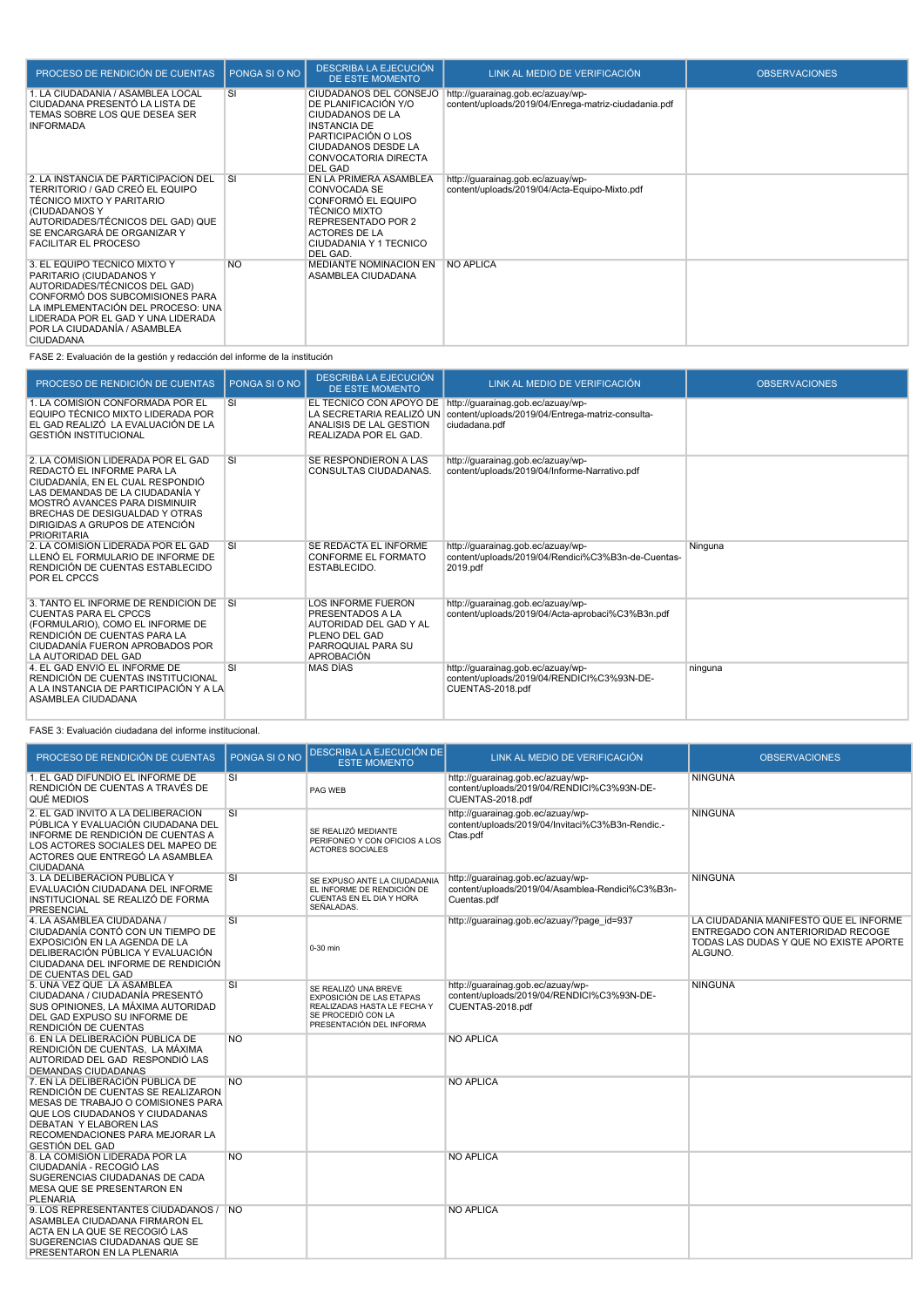#### FASE 4: Incorporación de la opinión ciudadana, retroalimentación y seguimiento.

| PROCESO DE RENDICIÓN DE CUENTAS   PONGA SI O NO                                                                                                                    |           | <b>I DESCRIBA LA EJECUCIÓN DE</b><br><b>ESTE MOMENTO</b> | LINK AL MEDIO DE VERIFICACIÓN | <b>OBSERVACIONES</b> |
|--------------------------------------------------------------------------------------------------------------------------------------------------------------------|-----------|----------------------------------------------------------|-------------------------------|----------------------|
| 1. EL GAD ELABORÓ UN PLAN DE<br>TRABAJO PARA INCORPORAR LAS<br>SUGERENCIAS CIUDADANAS EN SU<br><b>GESTION</b>                                                      | <b>NO</b> |                                                          | <b>NO APLICA</b>              |                      |
| 2. EL GAD ENTREGÓ EL PLAN DE<br>TRABAJO A LA ASAMBLEA CIUDADANA. AL I<br>CONSEJO DE PLANIFICACIÓN Y A LA<br>INSTANCIA DE PARTICIPACIÓN PARA SU<br><b>MONITOREO</b> | <b>NO</b> |                                                          | NO APLICA                     |                      |

DATOS DE LA DELIBERACIÓN PÚBLICA Y EVALUACIÓN CIUDADANA DE RENDICIÓN DE CUENTAS:

| Fecha en que se realizó la deliberación pública y evaluación ciudadana<br>de rendición de cuentas: | NO. DE<br><b>USUARIOS</b> | <b>GÉNERO</b>    |                 |                | PUEBLOS Y NACIONALIDADES |                |              |                 |                        |  |
|----------------------------------------------------------------------------------------------------|---------------------------|------------------|-----------------|----------------|--------------------------|----------------|--------------|-----------------|------------------------|--|
| 29/3/2019                                                                                          | 28                        | <b>MASCULINO</b> | <b>FEMENINO</b> | <b>I</b> GLBTI | <b>IMONTUBIO</b>         | <b>MESTIZO</b> | <b>CHOLO</b> | <b>INDIGENA</b> | <b>AFROECUATORIANO</b> |  |
|                                                                                                    |                           | 14               | 14              | $\Omega$       |                          | 28             |              |                 |                        |  |

DESCRIBA LAS SUGERENCIAS CIUDADANAS PLANTEADAS A LA GESTIÓN DEL GAD EN LA DELIBERACIÓN PÚBLICA Y EVALUACIÓN CIUDADANA:

| ENLISTE LAS DEMANDAS PLANTEADAS POR LA ASAMBLEA CIUDADANA / CIUDADANÍA                                                                             | ¿SE TRANSFORMÓ EN COMPROMISO<br>EN LA DELIBERACIÓN PÚBLICA DE<br><b>RENDICIÓN DE CUENTAS?</b> | LINK AL MEDIO DE VERIFICACIÓN (Acta de la<br>deliberación pública firmada por los delegados de la<br>Asamblea / ciudadanía) |
|----------------------------------------------------------------------------------------------------------------------------------------------------|-----------------------------------------------------------------------------------------------|-----------------------------------------------------------------------------------------------------------------------------|
| NO EXISTEN SUGERENCIAS POR PARTE DE LA CIUDADANÍA, Y LA ADMINISTRACIÓN DEL GAD NO<br>ASUME COMPROMISOS POR CAMBIO DE ADMINISTRACIÓN EN EL AÑO 2019 | <b>NO</b>                                                                                     | <b>NO APLICA</b>                                                                                                            |

CUMPLIMIENTO DEL PLAN DE SUGERENCIAS CIUDADANAS DEL AÑO ANTERIOR IMPLEMENTADAS EN LA GESTIÓN INSTITUCIONAL:

| <b>SUGERENCIA DE LA COMUNIDAD</b>                                                                                                                              | RESULTADOS DE LA IMPLEMENTACIÓN DE<br>LA SUGERENCIA CIUDADANA                                                                 | PORCENTAJE DE AVANCE<br>DE LA IMPLEMENTACIÓN | LINK AL MEDIO DE VERIFICACIÓN PUBLICADO EN<br>LA PÁG. WEB DE LA INSTITUCIÓN                                 |
|----------------------------------------------------------------------------------------------------------------------------------------------------------------|-------------------------------------------------------------------------------------------------------------------------------|----------------------------------------------|-------------------------------------------------------------------------------------------------------------|
| INCREMENTAR EL DESARROLLO DE EVENTOS DEPORTIVOS<br>TANTO EN DISCIPLINAS COMO EN CATEGORIAS                                                                     | SE HA MANTENIDO EL DESARROLLO DE<br>ACTIVIDADAES DEPORTIVAS (INDOR).                                                          | 25,00                                        | http://quarainag.gob.ec/azuay/wp-<br>content/uploads/2019/04/Informe-de-la-cultura.pdf                      |
| DOTAR DE BATERIAS SANITARIAS EN EL CEMENTERIO<br>PARROQUIAL.                                                                                                   | SE HAN CONSTRUIDO DOS UNIDADES<br>BÁSICAS SANITARIAS EN EL CAMPO SANTO<br>SAN PABLO DE GUARAINAG                              | 100.00                                       | http://quarainag.gob.ec/azuay/wp-<br>content/uploads/2019/04/Informe-Baterias-<br>Cementerio.pdf            |
| BUSCAR LA SOLUCIÓN LEGAL AL PROBLEMA DE LIMITES EN EL<br>QUE SE ENCUENTRA EL TERRENO DEL GAD PARROQUIAL<br>DESTINADO PARA LA CONSTRUCCION DEL MERCADO CENTRAL. | SE HA CONSTRUIDO EL MERCADO 23 DE<br><b>FEBRERO</b>                                                                           | 100.00                                       | http://guarainag.gob.ec/azuay/wp-<br>content/uploads/2019/04/Informaci%C3%B3n-Mercado-<br>23-de-febrero.pdf |
| SOLICITA LA COLOCACIÓN DE TUBOS EN LA VÍA A TADAY EN<br>VISTA DE QUE EL AGUA LLUVIA AFECTA A LA MISMA                                                          | SE COLOCARON TUBOS DE PASOS DE AGUA<br>EN SECTORES MAS CRÍTICOS                                                               | 75.00                                        | http://quarainag.gob.ec/azuay/wp-<br>content/uploads/2019/04/Informe-mantenimiento-de-la-<br>parroquia.pdf  |
| REALIZAR CONJUNTAMENTE LIMPIEZA DE CUNETAS Y<br>DERRUMBES EN LAS VIAS QUE CONDUCEN A LAS<br>COMUNIDADES.                                                       | SE HA REALIZADO LIMPIEZA DE CUNETAS Y<br>DERRUMBES EN LAS VIAS DE ACCESO A<br>TODAS LAS COMUNIDADES DE LA<br><b>PARROQUIA</b> | 100.00                                       | http://quarainag.gob.ec/azuay/wp-<br>content/uploads/2019/04/Informacion-Vialidad.pdf                       |

DIFUSIÓN Y COMUNICACIÓN DE LA GESTIÓN INSTITUCIONAL:

| <b>MEDIOS DE</b><br>COMUNICACIÓN  | NO. DE<br><b>MEDIOS</b> | <b>PORCENTAJE</b><br><b>DEL PPTO, DEL</b><br><b>PAUTAJE QUE SE</b><br>DESTINÓ A<br><b>MEDIOS</b><br><b>LOCALES Y</b><br><b>REGIONALES</b> | <b>PORCENTAJE DEL</b><br>PPTO. DEL<br><b>PAUTAJE QUE SE</b><br><b>DESTINÓ A MEDIOS</b><br><b>NACIONAL</b> | PORCENTAJE DEL<br><b>PPTO DEL PAUTAJE</b><br>QUE SE DESTINÓ A<br><b>MEDIOS</b><br><b>INTERNACIONALES</b> | LINK AL MEDIO DE VERIFICACIÓN<br>PUBLICADO EN LA PAG. WEB DE LA<br><b>INSTITUCIÓN</b> | <b>NOMBRE DEL</b><br><b>MEDIO</b> | <b>MONTO</b><br><b>CONTRATADO</b> | <b>MINUTOS</b><br><b>PAUTADOS</b> |
|-----------------------------------|-------------------------|-------------------------------------------------------------------------------------------------------------------------------------------|-----------------------------------------------------------------------------------------------------------|----------------------------------------------------------------------------------------------------------|---------------------------------------------------------------------------------------|-----------------------------------|-----------------------------------|-----------------------------------|
| <b>RADIO</b>                      | 0 I                     | 0,00                                                                                                                                      | 0,00                                                                                                      | 0,00                                                                                                     | <b>NO APLICA</b>                                                                      |                                   |                                   |                                   |
| <b>PRENSA</b>                     |                         | 100.00                                                                                                                                    | 0.00                                                                                                      | 0,00                                                                                                     | https://www.facebook.com/EIVoceroAzuay/                                               |                                   |                                   |                                   |
| <b>TELEVISION</b>                 | $\Omega$                | 0,00                                                                                                                                      | 0.00                                                                                                      | 0.00                                                                                                     | <b>NO APLICA</b>                                                                      |                                   |                                   |                                   |
| <b>MEDIOS</b><br><b>DIGITALES</b> | $\overline{2}$          | 100,00                                                                                                                                    | 0,00                                                                                                      | 0,00                                                                                                     | http://guarainag.gob.ec/azuay/                                                        |                                   |                                   |                                   |

TRANSPARENCIA Y ACCESO A LA INFORMACIÓN DE LA GESTIÓN INSTITUCIONAL Y DE SU RENDICIÓN DE CUENTAS:

| MECANISMOS ADOPTADOS                                                                                                                                 | PONGA SLO NO | LINK AL MEDIO DE VERIFICACIÓN PUBLICADO EN LA PÁG. WEB DE LA<br><b>INSTITUCIÓN</b>              |
|------------------------------------------------------------------------------------------------------------------------------------------------------|--------------|-------------------------------------------------------------------------------------------------|
| PUBLICACIÓN EN LA PÁG. WEB DE LOS CONTENIDOS ESTABLECIDOS EN EL ART. 7 DE LA LOTAIP                                                                  | <b>SI</b>    | http://quarainag.gob.ec/azuay/wp-content/uploads/2019/04/certificado-1.pdf                      |
| PUBLICACIÓN EN LA PÁG. WEB DEL INFORME DE RENDICIÓN DE CUENTAS Y SUS MEDIOS DE<br>VERIFICACIÓN ESTABLECIDOS EN EL LITERAL M. DEL ART. 7 DE LA LOTAIP | SI           | http://guarainag.gob.ec/azuay/wp-content/uploads/2019/04/RENDICI%C3%<br>93N-DE-CUENTAS-2018.pdf |

ESTADO DE OBRAS PÚBLICAS DE ADMINISTRACIONES ANTERIORES:

| DESCRIPCIÓN DE OBRAS PÚBLICAS.                                                          | <b>VALOR</b> | <b>ESTADO ACTUAL</b> | <b>OBSERVACIONES</b>                         | LINK AL MEDIO DE VERIFICACIÓN EN LA PÁG.<br><b>WEB</b>                           |
|-----------------------------------------------------------------------------------------|--------------|----------------------|----------------------------------------------|----------------------------------------------------------------------------------|
| CONSTRUCCIÓN Y FISCALIZACIÓN DEL<br>MERCADO CENTRAL DE LA PARROQUIA<br><b>GUARAINAG</b> | \$139,798.43 | <b>CULMINADA</b>     | LA OBRA INICIÓ EN DICIEMBRE DEL<br>AÑO 2017) | http://guarainag.gob.ec/azuay/wp-<br>content/uploads/2019/04/mercado-central.pdf |

PROCESOS DE CONTRATACIÓN Y COMPRAS PÚBLICAS DE BIENES Y SERVICIOS